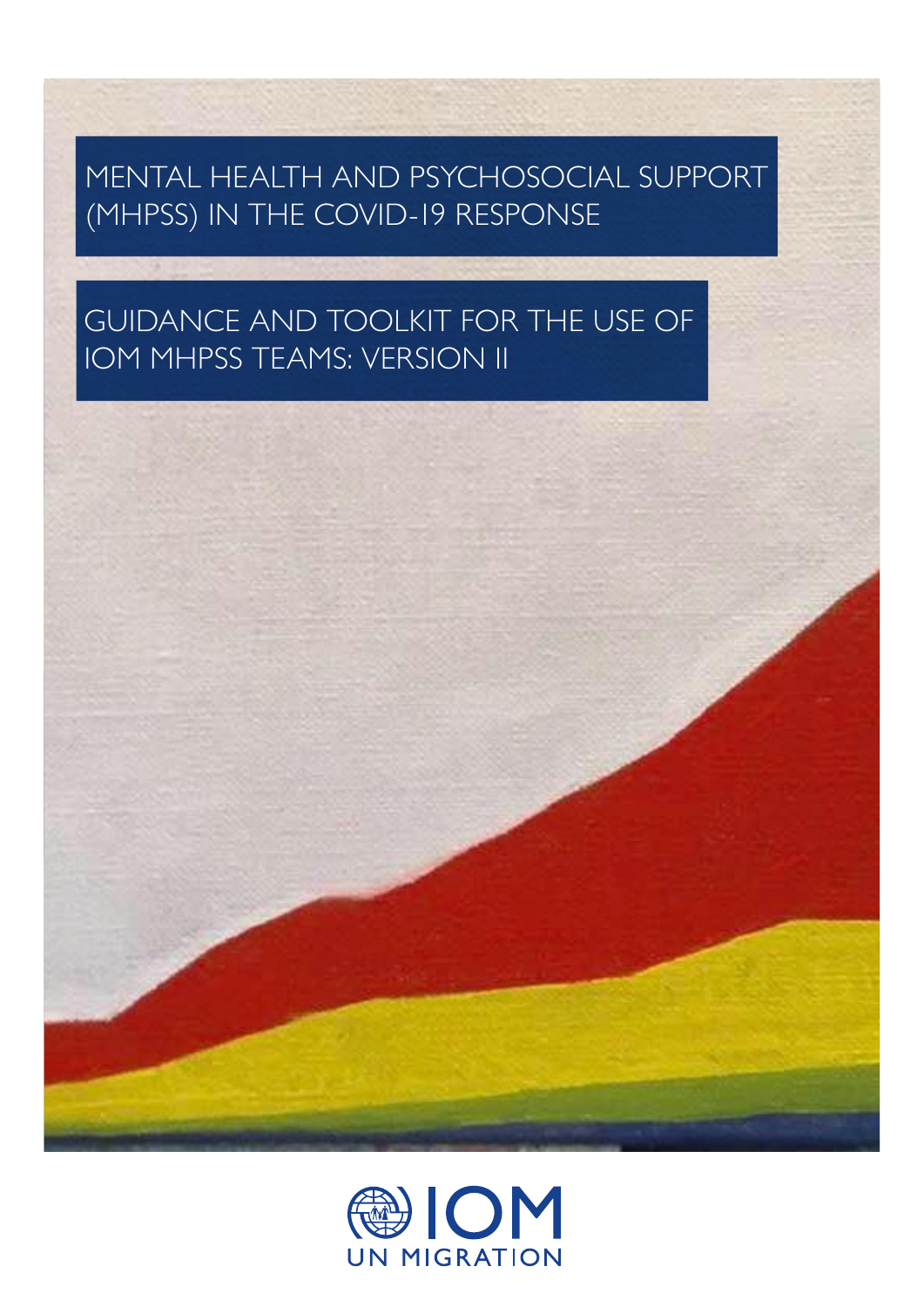## PUBLISHER

IOM is committed to the principle that humane and orderly migration benefits migrants and society. As an intergovernmental organization, IOM acts with its partners in the international community to: assist in the meeting of operational challenges of migration; advance understanding of migration issues; encourage social and economic development through migration; and uphold the human dignity and well- being of migrants.

The opinions expressed in the report are those of the authors and do not necessarily reflect the views of the International Organization for Migration (IOM). The designations employed and the presentation of material throughout the report do not imply expression of any opinion whatsoever on the part of IOM concerning legal status of any country, territory, city or area, or of its authorities, or concerning its frontiers or boundaries.

This publication was issued without formal editing by IOM.

#### INTERNATIONAL ORGANIZATION FOR MIGRATION

17 route des Morillons P.O. Box 17, 1211 Geneva 19 Switzerland  $T + 41.22.717.91.11$ F. +41.22.798 61 50 hq@iom.int [www.iom.int](http://iom.int) 

© 2020 International Organization for Migration (IOM)

#### SUGGESTED CITATION

IOM (2020), Mental Health and Psychosocial Support (MHPSS) in the COVID-19 Response: Guidance and Toolkit for the use of IOM MHPSS Teams: Version II. IOM, Geneva.

#### **COVER**

© Orazio Battaglia. Grafico-Covid 19. Oil on Canvas 2020.

All rights reserved. No part of this publication may be reproduced, stored in a retrieval system, or transmitted in any form or by any means, electronic, mechanical, photocopying, recording, or otherwise without the prior written permission of the publisher.

PUB2020/037/R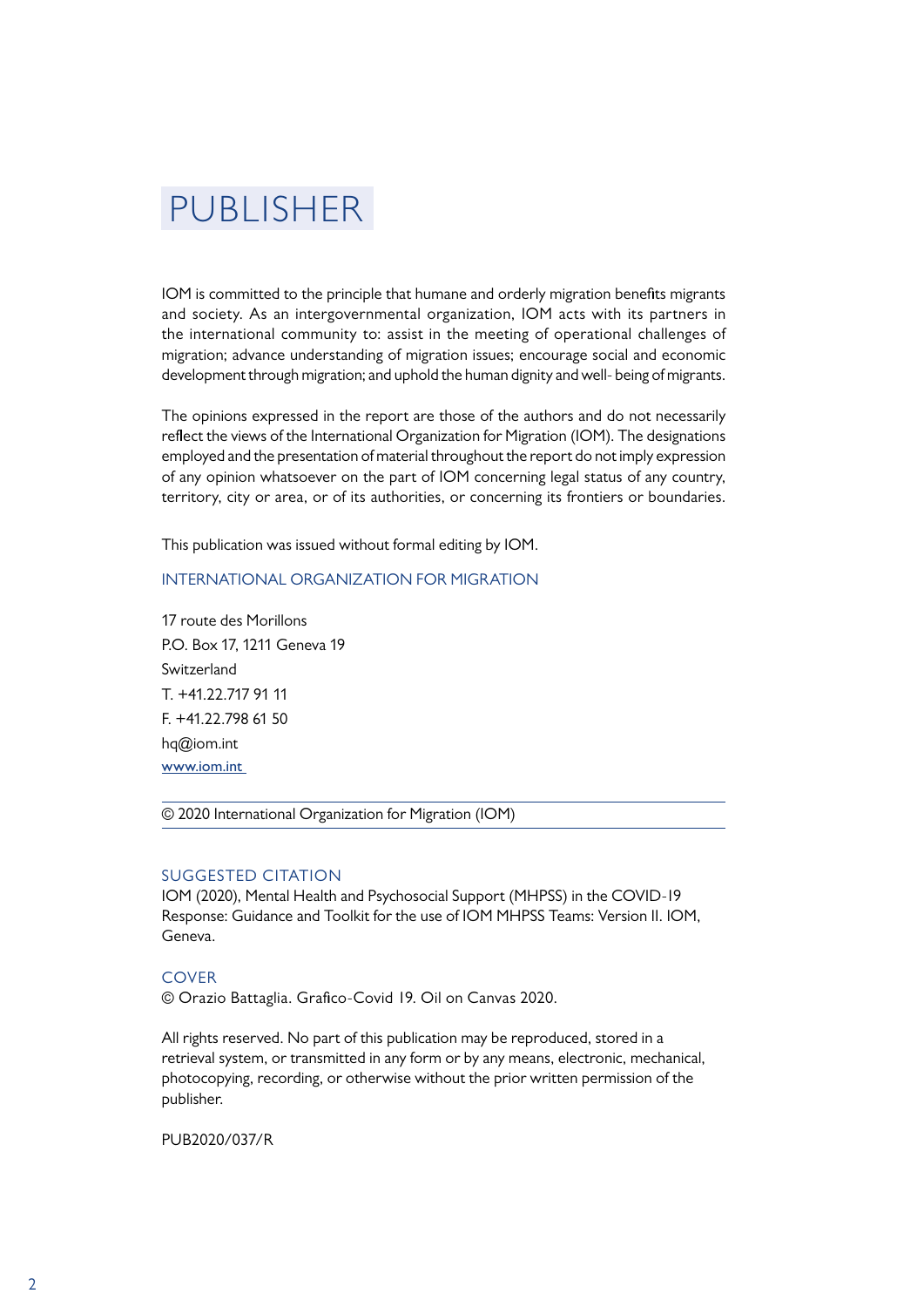# TABLE OF CONTENTS

| INTRODUCTION 4                                          |                |
|---------------------------------------------------------|----------------|
|                                                         |                |
|                                                         |                |
|                                                         | $\overline{7}$ |
|                                                         |                |
| What to do in camps and camp-like settings              | 8              |
| What to do in urban settings                            | 9              |
| What to do in the health-care system                    | 9              |
| What to do in detention centres                         | 10             |
| What to do in transit centres                           | 11             |
|                                                         | 11             |
| For migrant workers and tourists stranded in quarantine | 11             |
| For populations at higher risk                          | 11             |
| For migrant children                                    | 12             |
|                                                         | 13             |
|                                                         | 13             |
|                                                         | 14             |
| <b>Staff Care Tips</b>                                  | 14             |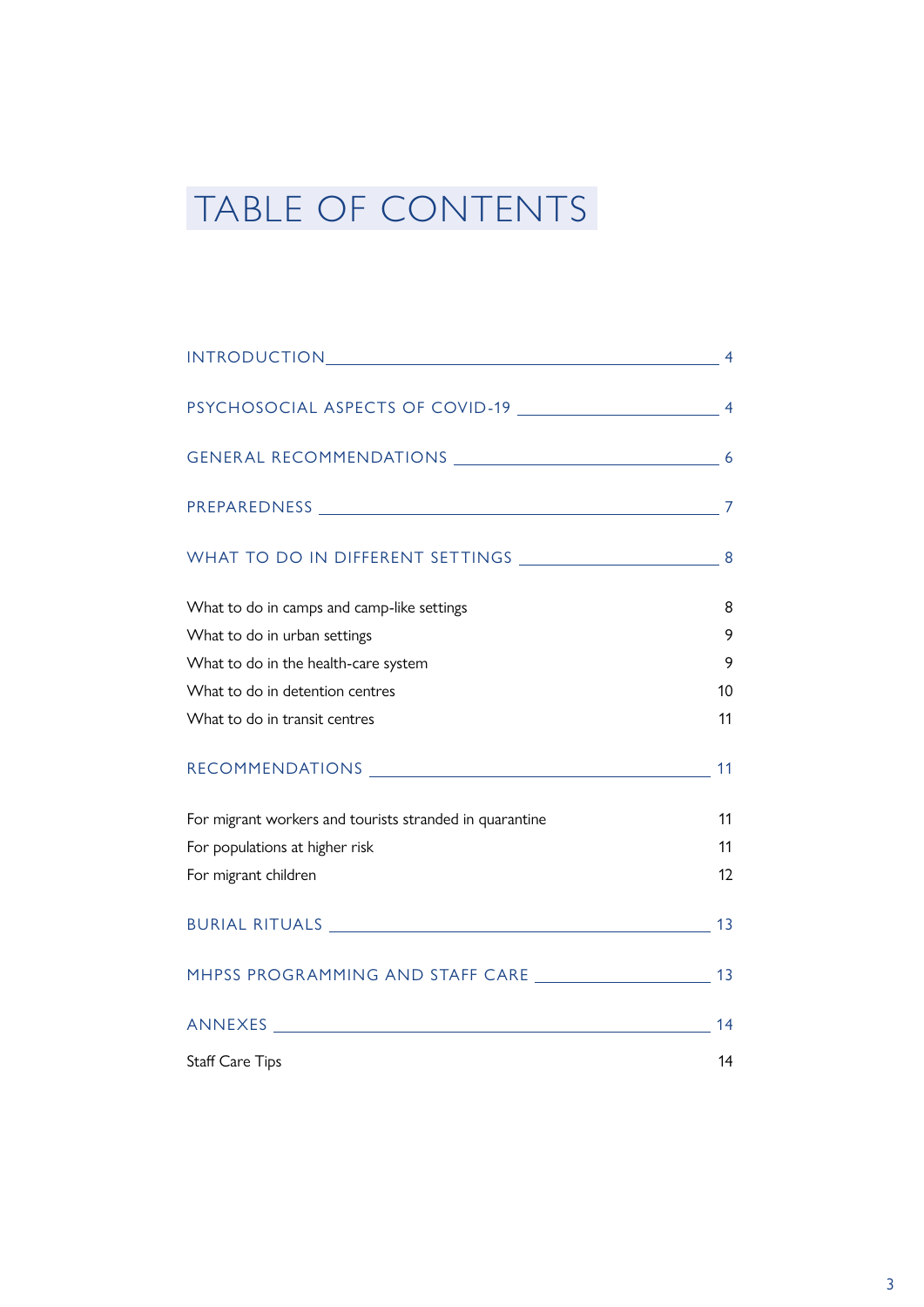## <span id="page-3-0"></span>INTRODUCTION

The COVID-19 pandemic is a threat to both the physical and mental health of migrants and to their psychosocial well-being. A large part of the world's population will be affected by adversity related to the virus, encompassing uncertainty about their future, lost livelihoods opportunities, financial hardship, loss of loved ones, stigma and the perduring effects of isolation as well as a general sense of fear. These concerns are causing unusual psychological reactions that can worsen or exacerbate pre-existing mental health conditions or vulnerabilities.

The COVID-19 pandemic affects migrants as well as their caretakers. Stigma can affect both migrants coming from high prevalence areas as well as those working with people who have COVID-19. Concerns on new work arrangements affect both migrants and staff. The wellbeing of those living and working in densely populated urban areas, camps, transit and detention centres is particularly at stake.

Migrants, especially the most vulnerable ones or the ones in an irregular situation, can encounter challenges to access the health system, may not be able to receive reliable information on the pandemic in their own language, are separated from their support network and have to cope with a square separation effect, and often have occupations in the most affected sectors or informal jobs, being at an enhanced risk during and after the outbreak.

This brief document compiles existing material related to mental health and psychosocial support (MHPSS) for the COVID-19 crisis, as well as other resources that can be applicable to the context. Documents are divided into different sections, based on the ''spaces of new vulnerability" inherent to some IOM programmes although many of them are applicable to other areas. They cover both mainstreaming of MHPSS and specific actions.

MHPSS managers will also find guidance on how to address the less technical and more managerial and programmatic issues related with the pandemic, including programme redefinition, surge capacity and how to manage demands to provide staff support to colleagues in the same missions.

The document was elaborated by the Global IOM MHPSS Section in consultation with 20 MHPSS managers and focal points in IOM missions, and the staff counselling unit. It includes best and promising practices and tools identified through these consultations and engagement with partners. The document will be updated every two weeks with new hyperlinks and materials and the progresses-updates of the identified best practices and tools. This is the second version of the document. The highlighted text signifies new information.

# PSYCHOSOCIAL ASPECTS OF COVID-19

Common psychological reactions to a pandemic include but are not limited to fear, anxiety, confusion, frustration, anger and withdrawal. People may worry for their family members' or their own health, about not having access to enough supplies or medication, losing jobs and livelihoods, or being able to maintain their work performance with added stressors. Worries are intensified by subsequent situations, such as economic hardship, increased strain for family caregiving, increased exposure to family tensions, social distancing and stigma.

Migrants, especially the most vulnerable ones, can face unequal access to health and other services, riskier working, housing or shelter conditions, increased worries and sense of guilt towards those left behind. This situation is augmented for those migrants in situations of increased vulnerability, including those in detention, identification and transit centres, those living in camps, stranded migrants, and those who do not have full control over their bodies, movements, social interactions and sleep cycles, as it is often with victims of trafficking and migrants in conditions of servitude.

The media plays an important role, informing about the situation and keeping populations updated on measures taken by governments to control the spread of the virus. However, there may be an excess of exposure, which for many migrants can be worsened by the lack of familiarity with sources of information in the host country in terms of being able to distinguish between reliable and unreliable sources. Also, the lack of language proficiency to understand the nuances

of what is being communicated and the willingness to follow mass media and social media in both the origin and the host countries may double overexposure and misunderstandings.

Common measures taken by governments so far have included forbidding public events, mandating hygiene measures and physical distancing, closing or restricting movements at the borders, putting in quarantine those arriving from areas of high prevalence, banning travel for people from those areas, and imposing extensive or partial lock down, which all have an effect on migrants' movements, social connections, work and livelihood. Other measures affecting migrants are the suspension of programmes for resettlement, assisted voluntary returns, and humanitarian returns, which will create bottlenecks and increased states of anxiety for those in the pipeline. Finally, many migrants, like those in irregular situations, may not be entitled to all levels of health care or may not know what their rights to access health care are under the current circumstances; they may be invisible to the public health system altogether. Migrants living with chronic illnesses or severe mental disorders can see their access to basic health-care services and to medication hindered due to movement restrictions and intensification of pre-existing scarcity of medications, which may pose additional stressors on them and their families.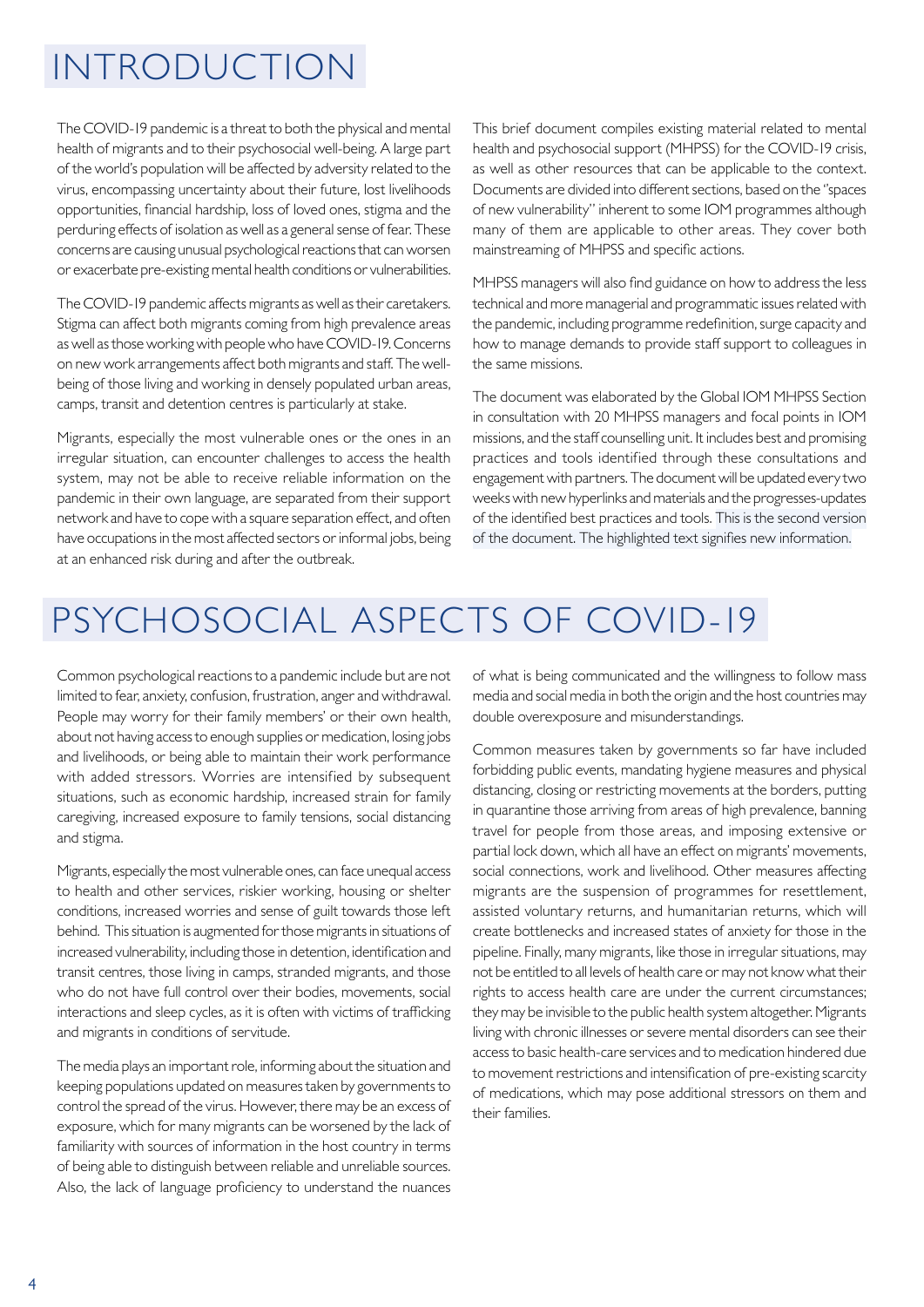

Training on hygienic standards to help prevent the spread of COVID-19 at Ali Khali camp, Teknaf in Cox's Bazar. Muse Mohammed, 2019.

Having to stay in quarantine or in isolation for prolonged periods of time can lead to stress, exhaustion, emotional detachment from others, irritability, insomnia, anxiety, increased substance use, poor concentration and indecisiveness, deteriorating work performance, demotivation to work or low mood. These feelings might last even after the end of the quarantine period. In these situations, it is crucial to enhance self-care and follow recommendations to maintain a good physical and mental health status.

Particularly worrisome is the situation of those migrants who, because of this situation, will find themselves stuck in detention, identification and transit centres, where some indicated measures like physical distancing and hygiene provisions are not possible, those who do not have the financial means to follow recommendations, or those who are isolated or quarantined while travelling or in transit, in places that are neither their origin ones, nor their host ones. Migrants may be subject to stigmatization and discrimination where they are and upon return to destination, as it is the case in general for migrants coming from high prevalence countries or regions.

Find below hyperlinks to resources on common psychosocial reactions to pandemics, some specifically tailored for COVID-19, and others for relatable situations like the Ebola Virus Disease (EVD) outbreak in West Africa in 2014–2016 and the Severe Acute Respiratory Syndrome (SARS) outbreak that invested 26 countries in 2003.

### RESOURCES:

IOM Ireland created an infosheet on common reactions to the coronavirus outbreak: [COVID-19 / Coronavirus Emotional](http://iomireland.ie/what-do-we-do/migrant-health/?fbclid=IwAR00AkS1vn10TJHyFo-RqOXi6ZyaXwQM8BSMpC6c4wLt3sakCx1OdlS49oo)  [Responses What to Expect?.](http://iomireland.ie/what-do-we-do/migrant-health/?fbclid=IwAR00AkS1vn10TJHyFo-RqOXi6ZyaXwQM8BSMpC6c4wLt3sakCx1OdlS49oo)

IFRC, UNICEF and WHO published a guide to preventing and addressing social stigma in the COVID-19 outbreak: [Social Stigma](https://www.unicef.org/documents/social-stigma-associated-coronavirus-disease-covid-19) [Associated with COVID-19.](https://www.unicef.org/documents/social-stigma-associated-coronavirus-disease-covid-19)

[The Psychological Effects of Quarantining a City](https://www.bmj.com/content/368/bmj.m313), written by Rubin and Wessely, explores the psychological effects of current measures to suppress COVID-19 based on previous experiences of quarantined cities.

The article [Psychological Interventions for People Affected by](https://www.thelancet.com/journals/lanpsy/article/PIIS2215-0366(20)30073-0/fulltext) [the COVID-19 Epidemic](https://www.thelancet.com/journals/lanpsy/article/PIIS2215-0366(20)30073-0/fulltext) written by Duan and Zhu and published in The Lancet, debates the results of MHPSS interventions during the outbreak in China.

Brooks et al. reviewed 24 researches on the psychological impact of quarantine for The Lancet in 2019: [The Psychological Impact of](https://www.thelancet.com/journals/lancet/article/PIIS0140-6736(20)30460-8/fulltext) [Quarantine and How to Reduce it: Rapid Review of the Evidence](https://www.thelancet.com/journals/lancet/article/PIIS0140-6736(20)30460-8/fulltext).

Although not directly related with COVID-19, literature produced during the SARS and Ebola outbreaks respectively can be of help.

In 2014, Hawryluck et al. examined the psychological effects of quarantine on 129 persons in Toronto, Canada: [SARS Control and](https://www.ncbi.nlm.nih.gov/pmc/articles/PMC3323345/) [Psychological Effects of Quarantine, Toronto, Canada.](https://www.ncbi.nlm.nih.gov/pmc/articles/PMC3323345/)

Similarly, Pellecchia et al. studied social consequences of quarantine for asymptomatic individuals suspected of being in contact with a positive case during the Ebola outbreak in Liberia: [Social](https://journals.plos.org/plosone/article?id=10.1371/journal.pone.0143036) [Consequences of Ebola Containment Measures in Liberia](https://journals.plos.org/plosone/article?id=10.1371/journal.pone.0143036).

Finally, [Fear and Stigma: The Epidemic within the SARS Outbreak](https://www.ncbi.nlm.nih.gov/pubmed/15030713), by Person et al., outlines efforts to rapidly assess, monitor, and address fears associated with the 2003 severe acute respiratory syndrome (SARS) epidemic in the United States.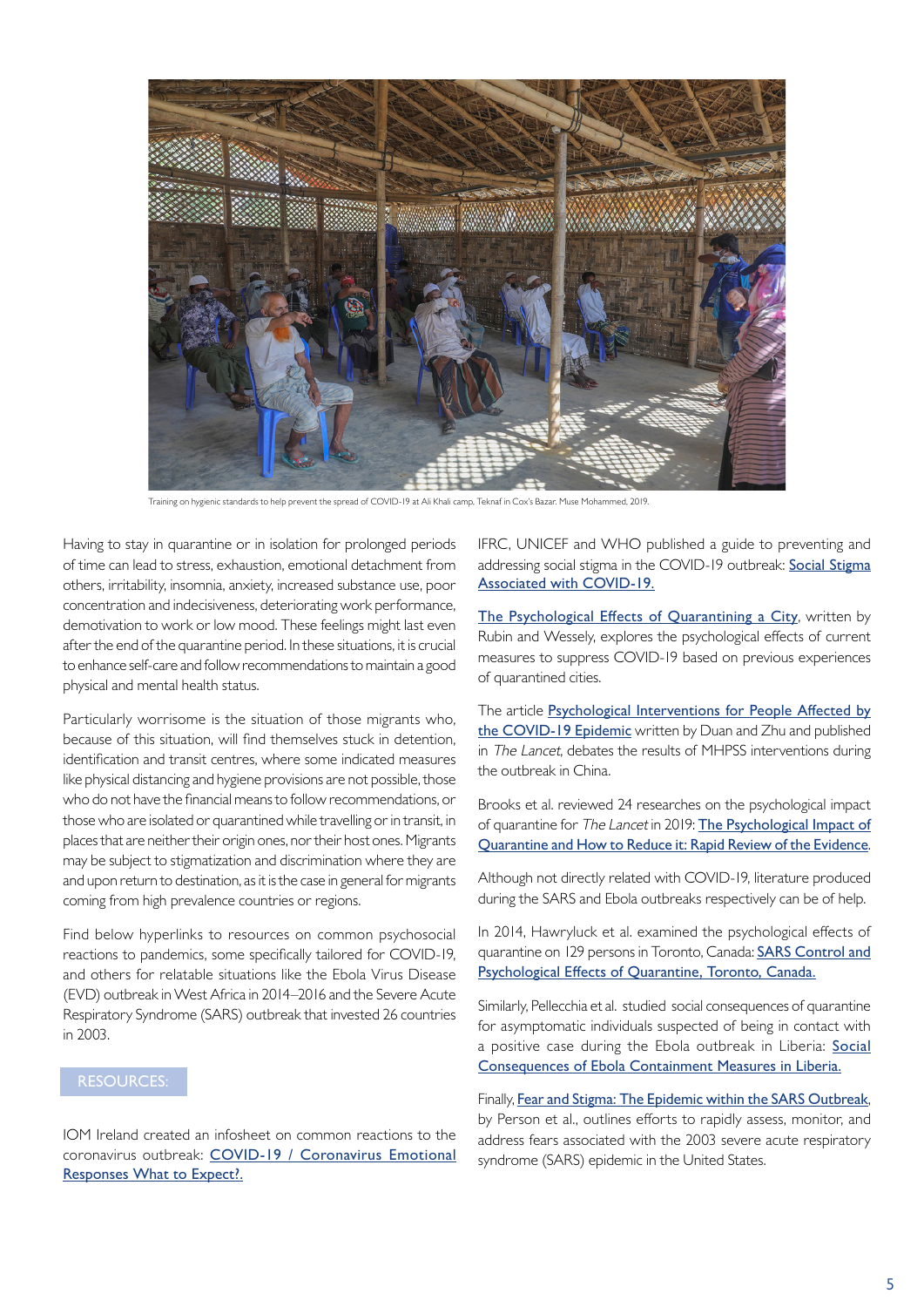## GENERAL RECOMMENDATIONS

Although recommendations vary depending on the country, IOM operations and other circumstances, some general key points to be communicated widely to IOM programme beneficiaries include:

- Protect yourself and be protective to others, maintaining physical distancing and following hygiene measures.
- Seek information only from reliable sources, such as WHO or national health authorities, and minimize following news that make you feel distressed.
- Maintain a healthy routine that includes enough rest, body movement and recreational and relaxation activities.
- Balance physical and mental activities and focus on constructive activities that can help you alleviate distress. Remember to adhere to local physical distancing and isolation rules when exercising.
- Maintain social contacts while keeping physical distancing.
- Rely on your values and spiritual beliefs as positive coping strategies to find motivation.
- Reach out for help if you need it.

The recommendations may not be confined to messaging, but they can actually inform programming.

- Protection measures that allow physical distancing can be envisaged, such as the provision of alternative shelters or other solutions wherever physical distancing is not possible. This could be part of tier one responses in a MHPSS programme, and envisage, for instance, distribution of sanitizers or masks.
- Social media campaigns, boards, podcasts, MSG campaigns, other systems of public announcements can be organized by the MHPSS programme, to make sure people receive the right information in a supportive language.
- Suggestions on routines that are possible in the given circumstances can be conveyed in workshops with limited numbers of community leaders or videoconferences with facilitators.
- The programme can directly facilitate telecommunications and virtual social contacts, enhancing internet provisions, distributing tablets or mobile phones to the most at risk, teaching how to use virtual communication platforms.
- Social activities that are possible in the given programme and based on national health, hygiene and distancing provisions can be derived from the [Manual CB MHPSS in Emergencies and](https://www.iom.int/mhpsed) [Displacement](https://www.iom.int/mhpsed) (chapter 5 to 9) and proposed. If not able to identify them, contact contactpss@iom.int.
- Prayers, daily or weekly religious rituals and contacts with religious functions can be organized, wherever appropriate and acceptable

by radio, or social media. For other religious rituals, like burial rituals, see the relevant paragraph at page 11.

Without reinventing the wheel, recommendations and messaging could be drawn from the following resources. All the tools below are valid. However, they would need to be re-tailored to the specificities of the beneficiaries of your programme to be effective, before they are translated in the corresponding languages. By instance, recommending physical distancing may not be appropriate and even counterproductive if people are not allowed to keep distance because of the conditions of the transit centre where they are hosted. In this case it could be better to give hygiene and distancing recommendations that are possible and useful. Suggestions to seek information from reliable sources may not mean much to more vulnerable or irregular migrants and the message should be accompanied with examples of reliable sources they can trust in a language they can understand. Finally, how to reach out for health care has to be defined in the various possibilities that are actually available to different categories of migrants.

### RESOURCES:

WHO published a guide on MHPSS considerations with messages for the general population and various social groups, which can be found here: [Mental Health and Psychosocial Considerations During](https://www.who.int/docs/default-source/coronaviruse/mental-health-considerations.pdf) [COVID-19 Outbreak.](https://www.who.int/docs/default-source/coronaviruse/mental-health-considerations.pdf)

WHO published a leaflet named Coping with stress during COVID-19, which includes general recommendations and is available in the following languages: **[Arabic](https://www.who.int/docs/default-source/coronaviruse/coping-with-stress-print-v0-ar.pdf?sfvrsn=df557c4e_2)**; [Chinese](https://www.who.int/images/default-source/health-topics/coronavirus/cope-with-stress-zh.jpg?sfvrsn=40131d95_4); [English](https://www.who.int/docs/default-source/coronaviruse/coping-with-stress.pdf); [French](https://www.who.int/docs/default-source/coronaviruse/coping-with-stress-fr.pdf?sfvrsn=df557c4e_8); [Russian](https://www.who.int/docs/default-source/coronaviruse/200762-coping-with-stress-ru.pdf?sfvrsn=df557c4e_8); and [Spanish](https://www.who.int/docs/default-source/coronaviruse/200762-coping-with-stress-during-the-2019-sp.pdf).

WHO created a series of cards related to COVID-19 to be used in social media, they are available here: [Social media cards](https://drive.google.com/drive/folders/1qlbtlwpbnNDSdLC6jnko0_-th0SKZhi0).

The U.S. Center for Disease Control (CDC) shared recommendations on how to manage stress related with COVID-19: [Manage Anxiety](https://www.cdc.gov/coronavirus/2019-ncov/daily-life-coping/managing-stress-anxiety.html?CDC_AA_refVal=https%3A%2F%2Fwww.cdc.gov%2Fcoronavirus%2F2019-ncov%2Fprepare%2Fmanaging-stress-anxiety.html) [& Stress.](https://www.cdc.gov/coronavirus/2019-ncov/daily-life-coping/managing-stress-anxiety.html?CDC_AA_refVal=https%3A%2F%2Fwww.cdc.gov%2Fcoronavirus%2F2019-ncov%2Fprepare%2Fmanaging-stress-anxiety.html)

Roberto Biella Battista, an emergency psychologist for the 118 service in Lombardy-Italy developed a series of recommendations, available in both *[Italian](https://iomint-my.sharepoint.com/:w:/g/personal/ngallo_iom_int/EaNBoIaht7ZNp0maZ9LjrVsB3GhtK38PorrVELaqpgMldw?e=DTKkiR)* and **[English](https://iomint-my.sharepoint.com/:w:/g/personal/ngallo_iom_int/EdPBqrwA40tEo0X81dfjTB8BvPt3CcL-KSsv_Pm9-a9VIg?e=aDjLXy).** 

IOM San Jose has elaborated a leaflet specifically for migrants: [Recommendations for Migrants – How to Cope with Stress](https://trello-attachments.s3.amazonaws.com/5e7386b13aaf542ba4992810/5e7e0cb73c2cda361818b858/1de26631aeaf5b53a90dbcaed92da469/Mental_health_Infographic_-_English_-_High_resolution-01.jpg) [during the Coronavirus COVID-19 Outbreak](https://trello-attachments.s3.amazonaws.com/5e7386b13aaf542ba4992810/5e7e0cb73c2cda361818b858/1de26631aeaf5b53a90dbcaed92da469/Mental_health_Infographic_-_English_-_High_resolution-01.jpg). Now available in other languages: [here.](https://iomint-my.sharepoint.com/:f:/g/personal/kcarpio_iom_int/ErZan_lxadBAlu-vPgKrMnUBrWfx_Q0HjQE27bE5v_CiWQ?e=MHk7Ae)

[Coping with Stress During Infectious Disease Outbreaks that](http://www.publichealth.lacounty.gov/media/Coronavirus/CommunicableDisease-StrategiesForCoping.pdf) [Require Social Distancing](http://www.publichealth.lacounty.gov/media/Coronavirus/CommunicableDisease-StrategiesForCoping.pdf) is a leaflet published by the Los Angeles County Department of Mental Health and Los Angeles County Department of Public Health.

The IOM Staff Welfare webpage now has a special section on managing through COVID-19, which can be found [here](https://www.iom.int/managing-through-covid-19).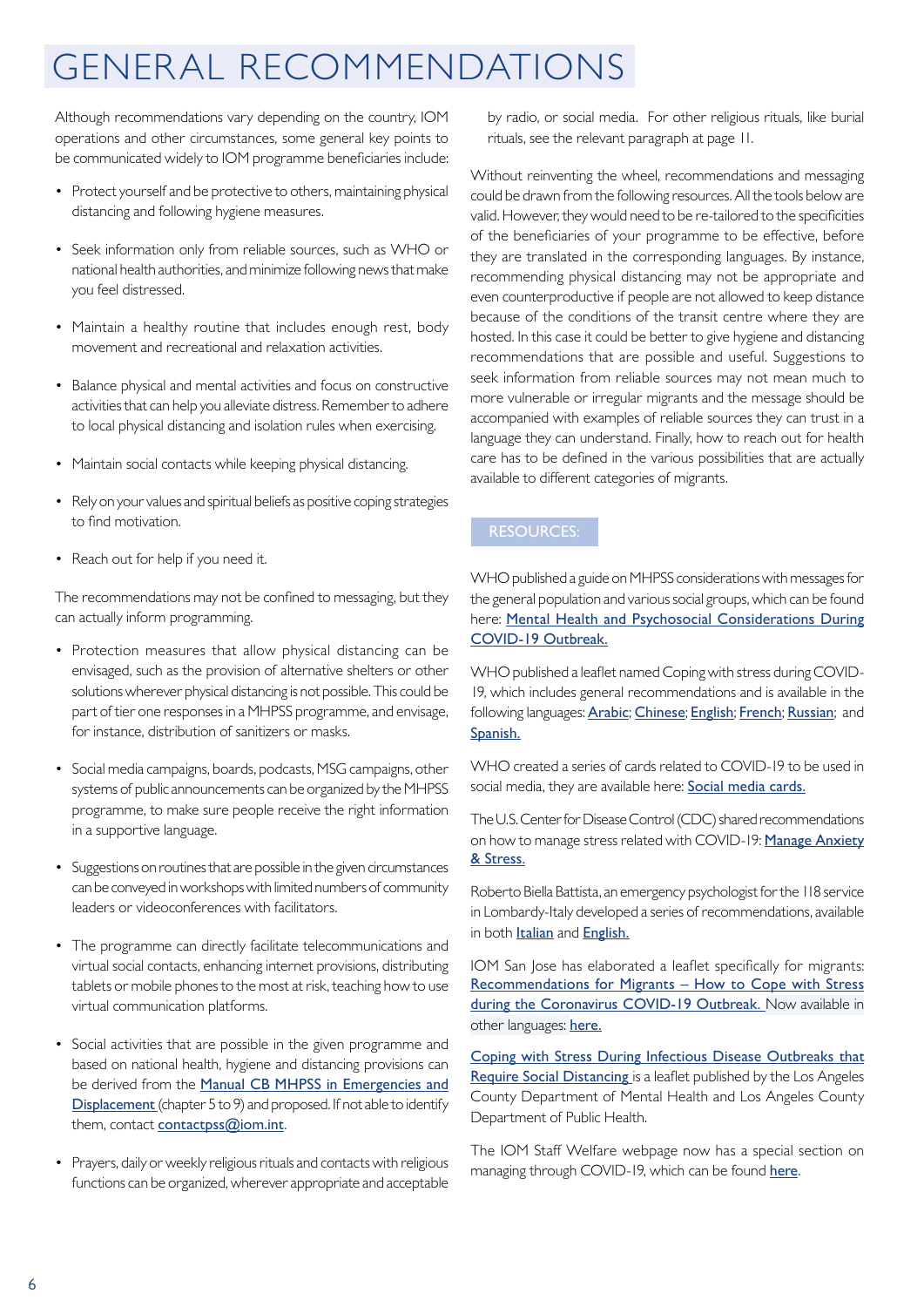Going beyond sharing information is needed to promote behavioural changes, particularly in the light of a global emergency that requires evaluating some careless social and cultural behaviours and the lack of understanding of our interconnectedness as a system. Integrating models such as **Health** [Belief](https://iomint-my.sharepoint.com/:f:/g/personal/ngallo_iom_int/EuB559-AFn5BlVkdfbqa6LAB6Vvnr4Pcvpuu-dIOglGatg?e=PBf3IG) facilitates individuals taking actions to ward off, screen for, or to control an ill health condition.

## PREPAREDNESS

The COVID-19 outbreak is at different stages in the countries where IOM operates. Countries where the outbreak is at initial stages or is not yet initiated, should be prepared and have a contingency plan.

MHPSS managers should:

- Be aware of measures taken at the country level and international recommendations.
- Organize focus groups or rapid surveys to understand the perception of COVID-19 among the target population, in order to demystify misperceptions through appropriate messaging (see box below).
- Identify more at risk beneficiary groups, families and individuals or those that could be made most vulnerable by the outbreak (i.e elderly who live alone) and mobilize the communities to prepare a plan to respond to their needs.

IOM Cox Bazar, in preparation to a possible outbreak in the camps of Rohingya refugees and host communities, conducted an [initial assessment](https://iomint-my.sharepoint.com/:w:/g/personal/ngallo_iom_int/Eft8Hby7LdtPrlLYLSS5VmcBT7fjjGi7qrjCxji3wkMt7Q?e=GGTzza) on perceptions, myths, gossips and fears about COVID-19 among the local populations, in order to inform both responses and messaging.

In addition to this, [a new document](https://iomint-my.sharepoint.com/personal/ngallo_iom_int/_layouts/15/onedrive.aspx?id=%2Fpersonal%2Fngallo%5Fiom%5Fint%2FDocuments%2FCOVID%20doc%20links%2FCOVID%2D19%5FExplained%20Edition%232%2Epdf&parent=%2Fpersonal%2Fngallo%5Fiom%5Fint%2FDocuments%2FCOVID%20doc%20links&originalPath=aHR0cHM6Ly9pb21pbnQtbXkuc2hhcmVwb2ludC5jb20vOmI6L2cvcGVyc29uYWwvbmdhbGxvX2lvbV9pbnQvRVJVdXRNT01PUlJCdTFxS09oZWxMY2tCUmpXSUFibWwwbWF4a0kwWG9laXpvZz9ydGltZT1UcVA5T1hQbjEwZw) on local perceptions of COVID-19 was published. The document is based on 12 focus group discussions with Rohingya community members.

- Map out community structures, human resources and services which are available and need to be mobilized at different stages of the outbreak.
- Maintain or intensify coordination with partners and MHPSS Working Groups if existing to ensure a harmonized approach and adequate coverage.
- Referral pathways for persons with mental health conditions should be updated.
- Staff should be prepared to have different work arrangements, including telework.
- Identify the technology needed for remote support and prepare a procurement and distribution plan if needed.
- Prepare tailored training materials for MHPSS staff and frontlines, including Psychological First Aid (PFA) and self-care. For the preparation of key messages and a broadcasting plan, key messages can be directed to the general population before the onset of the outbreak and then be tailored for specific groups identified as vulnerable.
- Activities must be adapted to the needs of target groups and country regulations at each stage, prioritizing remote support and peer to peer support. People receiving clinical care, should receive continued services.
- Support the establishment of community based and community run response mechanisms, including volunteers who check in with the elderly, basic psychosocial skills training for leaders and activists, etc.
- Envisage forms to build interventions based on capacities created within the community.
- Create a system of technical supervision for the MHPSS team and the community members involved in the MHPSS response, taking into consideration logistics and telecommunication needs.
- Orientate priority workers, like fireman, law enforcement officers, paramedics, nurses, faith leaders, essential shop personnel and others in how to be supportive of people affected by COVID-19.

### RESOURCES:

The [IASC Information Note on Updating Humanitarian and](https://www.who.int/publications-detail/strategic-preparedness-and-response-plan-for-the-new-coronavirus)  [Country Response Plans to Include Covid-19 Mental Health](https://www.who.int/publications-detail/strategic-preparedness-and-response-plan-for-the-new-coronavirus)  [And Psychosocial Support \(MHPSS\) Activities](https://www.who.int/publications-detail/strategic-preparedness-and-response-plan-for-the-new-coronavirus) provides a rationale for prioritization of actions and key interventions.

The Inter-Agency MHPSS Reference Group in South Sudan developed a guide for MHPSS in the COVID-19 response which includes considerations for the pre-outbreak/preparedness phase: [MHPSS Considerations during COVID-19 pre-outbreak response](https://iomint-my.sharepoint.com/:w:/g/personal/ngallo_iom_int/EWW5g-KSzLJOnMdJNopi_kUBEJTKIREfKkKslqbXj7-GpQ?e=SN07gn)  [in South Sudan.](https://iomint-my.sharepoint.com/:w:/g/personal/ngallo_iom_int/EWW5g-KSzLJOnMdJNopi_kUBEJTKIREfKkKslqbXj7-GpQ?e=SN07gn)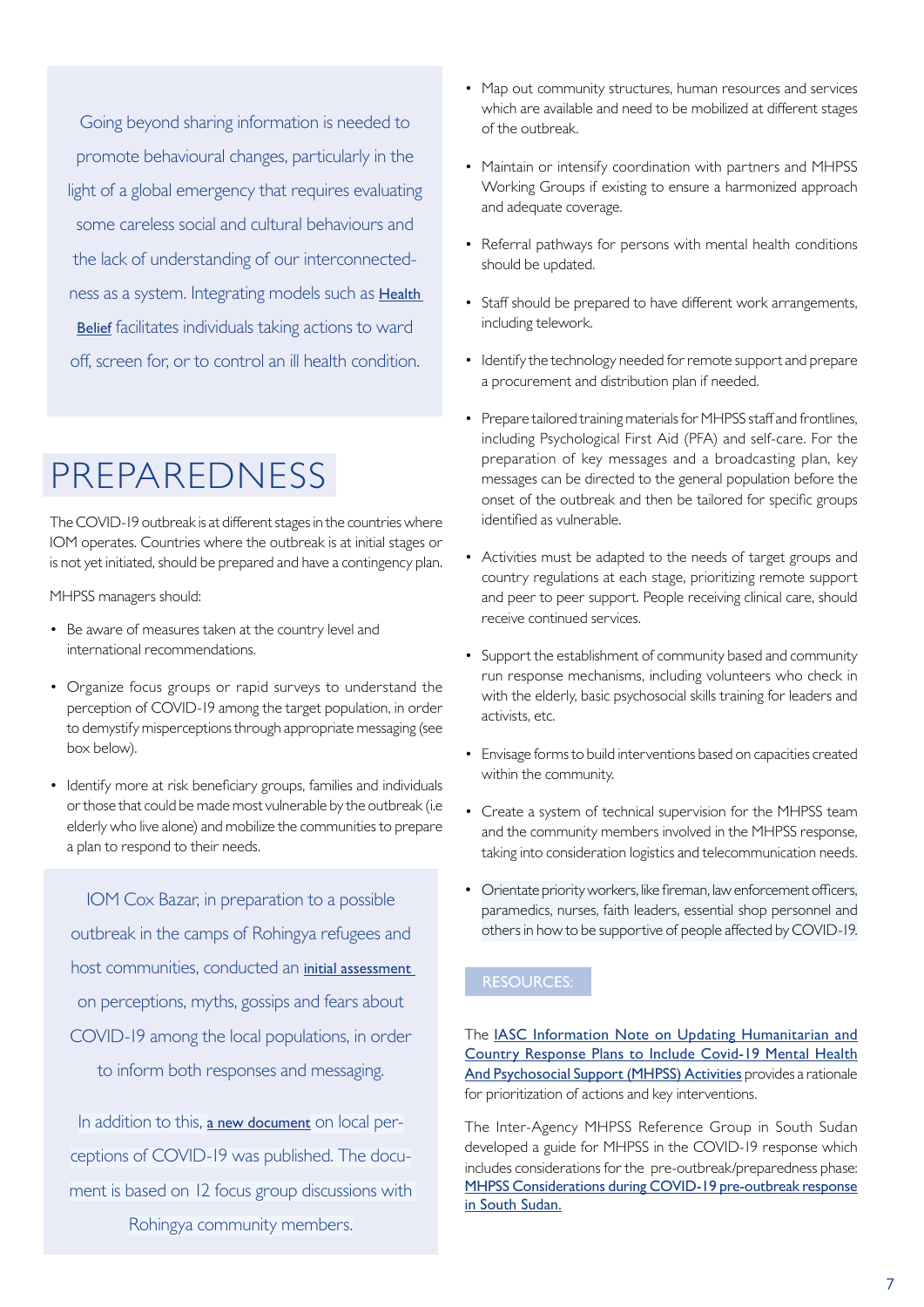IOM Ethiopia developed a MHPSS response plan, based on the current programmes, the country context and the IASC relevant guidance: [MHPSS Response to COVID-19](https://iomint-my.sharepoint.com/:w:/g/personal/ngallo_iom_int/EdJ07NxfNfhBkp2DzbGgO3ABadY89o69Rf5sRvJlc-yiiA?e=1a2FzD).

A multi-agency group is finalizing an orientation manual online for workers who provide essential services during the lockdown (paramedics, nurses, volunteers, law enforcement officers, shop assistants and owners, caregivers). As soon as ready, it will be found [here.](https://iomint-my.sharepoint.com/personal/ngallo_iom_int/_layouts/15/onedrive.aspx?originalPath=aHR0cHM6Ly9pb21pbnQtbXkuc2hhcmVwb2ludC5jb20vOmI6L2cvcGVyc29uYWwvbmdhbGxvX2lvbV9pbnQvRVJVdXRNT01PUlJCdTFxS09oZWxMY2tCUmpXSUFibWwwbWF4a0kwWG9laXpvZz9ydGltZT1UcVA5T1hQbjEwZw&id=%2Fpersonal%2Fngallo%5Fiom%5Fint%2FDocuments%2FCOVID%20doc%20links)

## WHAT TO DO IN DIFFERENT SETTINGS

## CAMPS AND CAMP-LIKE SETTINGS

People living in camps may have more difficulties to self-isolate and adhere to relevant hygiene recommendations. Adverse living conditions might exacerbate feelings of fear, distress and anger. MHPSS interventions in camps should follow the [IOM Manual on](https://www.iom.int/mhpsed) [Community-Based Mental Health and Psychosocial Support](https://www.iom.int/mhpsed) [in Emergencies and Displacement](https://www.iom.int/mhpsed), adapted to the COVID-19 situation, that is avoiding activities that go against national provisions on safety and sanitary protection measures. Contact contactpss $@$ iom.int for any questions or comments.

- Prayers, daily or weekly religious rituals and contacts with religious functions can be organized, wherever appropriate and acceptable by radio, or social media. For other religious rituals, like burial rituals, see the relevant paragraph at page 11.
- Psychosocial mobile teams, if in place, can:
	- o Assess perceptions of COVID-19 among beneficiaries,
	- o Design awareness-raising (developing appropriate key messages),
	- o Design suitable ways to share information,
	- o Offer specific psychological support before a lock down,
	- o Organize virtual psychological support,
	- o Identify and mobilize existing community structures and resources.
- Re-train those community members trained in Psychological First Aid (PFA), in the PFA adaptation for COVID-19 context.
- Mapping of existing resources in the camps (e.g. people trained in PFA).
- Train frontline workers on MHPSS in epidemics, PFA adaptation for COVID-19 context version, anti-stigmatization around COVID-19 and self-care.
- Empower community members and civil society organizations through the provision of printed materials to distribute and workshops done with limited participants, one-on-one, or virtually.
- Other measures for remote support can be created and intensified, including:
	- o Remote technical supervision of community resources via Skype or telephone,
	- o Telephone hotlines,
	- o Remote services: e-based PFA and counselling services.
- Peer to peer support can be established for people living in the same household.
- Promote family support, seeking to cultivate strengths and innate problem-solving abilities to restore confidence in their inner capacity to overcome adversity through provision of recommendations and remote support.
- Community support systems need to be established for people with vulnerabilities who are unable to provide for themselves, access essential services, etc.
- Identification and referral of persons experiencing high levels of distress or presenting with mental health conditions need to continue.
- Ensure psychosocial mobile teams are protected during their activities (e.g. by providing masks or other protective gear).

### RESOURCES:

For MHPSS within the COVID-19 Response in Humanitarian Settings see:

[IASC Interim Briefing Note Addressing Mental Health and](https://interagencystandingcommittee.org/iasc-reference-group-mental-health-and-psychosocial-support-emergency-settings/interim-briefing) [Psychosocial Aspects of COVID-19 Outbreak](https://interagencystandingcommittee.org/iasc-reference-group-mental-health-and-psychosocial-support-emergency-settings/interim-briefing), elaborated by the IASC Reference Group on MHPSS in Emergency settings of which IOM is an active member.

IOM Cox Bazar summarized the main points of the Briefing Note in a Power Point that can be found [here](https://iomint-my.sharepoint.com/:p:/g/personal/ngallo_iom_int/ETZ-n9MA9eFNleYR3L7i4QgBhWh_3yP5OXzvJwe9t_n0bQ?e=yTex9N).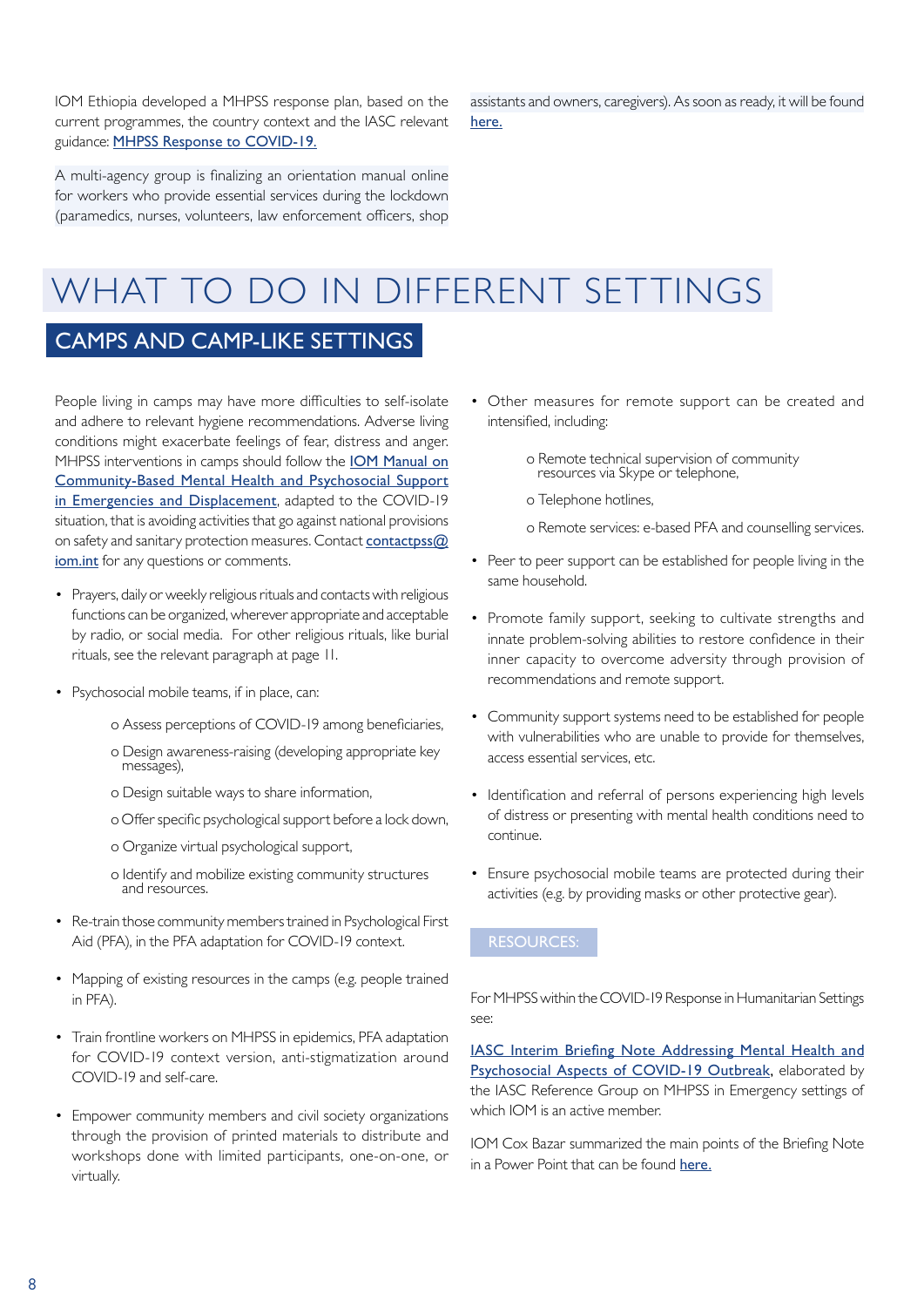[The Sphere Standards and the Coronavirus Response](https://spherestandards.org/resources/coronavirus/), is instead a document looking at the use of the Sphere Standards in the context of the COVID-19 pandemic, marginally referring to MHPSS components.

PFA is a key intervention in and out of camps. Resources developed for the COVID-19 response can be found here: [Annex to the IASC](https://interagencystandingcommittee.org/iasc-reference-group-mental-health-and-psychosocial-support-emergency-settings/interim-briefing) [Interim Briefing Note Addressing Mental Health and Psychosocial](https://interagencystandingcommittee.org/iasc-reference-group-mental-health-and-psychosocial-support-emergency-settings/interim-briefing) [Aspects of COVID-19 Outbreak - PFA adaptation for COVID-](https://interagencystandingcommittee.org/iasc-reference-group-mental-health-and-psychosocial-support-emergency-settings/interim-briefing)[19 context](https://interagencystandingcommittee.org/iasc-reference-group-mental-health-and-psychosocial-support-emergency-settings/interim-briefing)

For the provision of PFA remotely, see this interesting guide: [Remote](https://pscentre.org/archives/9119) [Psychological First Aid during the COVID-19 Outbreak Interim](https://pscentre.org/archives/9119) [Guidance](https://pscentre.org/archives/9119).

The IASC Interim Briefing Note Addressing Mental Health and Psychosocial Aspects of COVID-19 Outbreak also contains an annex on [Continuation of comprehensive clinical care in humanitarian](https://interagencystandingcommittee.us12.list-manage.com/track/click?u=c2523f4cbed5f394e2158b43f&id=af2f02b64f&e=41b7884f7d) [settings](https://interagencystandingcommittee.us12.list-manage.com/track/click?u=c2523f4cbed5f394e2158b43f&id=af2f02b64f&e=41b7884f7d), and a second one on [Remotely delivered MHPSS services](https://interagencystandingcommittee.us12.list-manage.com/track/click?u=c2523f4cbed5f394e2158b43f&id=f7407bfe6e&e=41b7884f7d).

The South Sudan MHPSS technical Working group developed an [SOP and a guidance note on Remote MPHSS assistance](https://iomint-my.sharepoint.com/personal/ngallo_iom_int/_layouts/15/onedrive.aspx?originalPath=aHR0cHM6Ly9pb21pbnQtbXkuc2hhcmVwb2ludC5jb20vOmY6L2cvcGVyc29uYWwvbmdhbGxvX2lvbV9pbnQvRW9GM0hRMlZUVXRQdGVFcEV4eVBnamNCZ1VhaEpFNlpXT0ZjWVF6XzVqMWsxUT9ydGltZT1VWlNHVW9fbjEwZw&id=%2Fpersonal%2Fngallo%5Fiom%5Fint%2FDocuments%2FCOVID%20doc%20links%2FSouth%20Sudan) [during COVID-19,](https://iomint-my.sharepoint.com/personal/ngallo_iom_int/_layouts/15/onedrive.aspx?originalPath=aHR0cHM6Ly9pb21pbnQtbXkuc2hhcmVwb2ludC5jb20vOmY6L2cvcGVyc29uYWwvbmdhbGxvX2lvbV9pbnQvRW9GM0hRMlZUVXRQdGVFcEV4eVBnamNCZ1VhaEpFNlpXT0ZjWVF6XzVqMWsxUT9ydGltZT1VWlNHVW9fbjEwZw&id=%2Fpersonal%2Fngallo%5Fiom%5Fint%2FDocuments%2FCOVID%20doc%20links%2FSouth%20Sudan) with key points on hotline management and recommendations for all levels of the IASC pyramid of intervention.

For Remote Counselling see some preliminary materials elaborated by IOM Cox Bazar and IOM Iraq respectively, that will be updated with the development of the programme in the next versions of this Guide:

#### Updated version: [Tele-counselling guidelines - MHPSS Team, IOM](https://iomint-my.sharepoint.com/:w:/g/personal/ngallo_iom_int/EXWqiG8InIFIgk1YE9FOIJsBV2MCAaKl03oDEEMsTmcFIQ?e=2BkUlw) [Cox's Bazar, Bangladesh](https://iomint-my.sharepoint.com/:w:/g/personal/ngallo_iom_int/EXWqiG8InIFIgk1YE9FOIJsBV2MCAaKl03oDEEMsTmcFIQ?e=2BkUlw).

IOM Iraq wrote a guide for MHPSS staff to set the scene and establish a private setting for a remote interactions with service recipients. It can be found [here](https://iomint-my.sharepoint.com/:b:/g/personal/ngallo_iom_int/EUcSFCgWtmVAuRSArOz38ZIBMeurBXK-9ThT5g9i0fyGtg?e=pSEbpx).

[Delivering Psychological Treatment to Children via Phone: A](https://osf.io/jtf2v/) [Set of Guiding Principles Based on Recent Research with Syrian](https://osf.io/jtf2v/) [Refugee Children](https://osf.io/jtf2v/) sets out basic principles for the safe delivery of psychological therapy to children via telephone, based on the adaptation of an existing therapy for phone delivery among Syrian refugee children in Lebanon. The project was a collaboration between Queen Mary University of London, American University of Beirut, Médecins du Monde, Johns Hopkins University, and Medical School Hamburg.

## URBAN SETTINGS

In urban settings, migrants might be facing lack of adequate accommodation during the quarantine period, barriers to access information and services, overcrowded spaces and disrupted or weakened support networks, as well as livelihood and subsistence problems. This situation might add stress related to their migration status and limit even further their access to livelihood opportunities. Their access to health services needs to be monitored.

For more information, see this article [The Neglected Health of](https://www.thelancet.com/journals/lanpsy/article/PIIS2215-0366(20)30076-6/fulltext)

#### [International Migrant Workers in the COVID-19 Epidemic](https://www.thelancet.com/journals/lanpsy/article/PIIS2215-0366(20)30076-6/fulltext).

Existing activities must be adapted to the needs of target groups and country regulations at each stage, prioritizing remote support and peer to peer support. People receiving mental health care should receive continued services, according to the established protocols for continuity of care set by the host government.

As permitted by each country's regulations, psychosocial mobile teams can play a key role raising awareness, offering support and linking with services. They may play a role in:

- Mapping resources in the areas of social support, shelter, housing, hygiene and safety kits, health care for migrants in accordance with their migration status.
- Disseminating this information to migrants through leaflets, media, social media, informal networks.
- Preparing migrants in advance for possible state measures, with sessions on self-care and stress management.
- Providing remote counselling services.
- Supporting the identification of vulnerable populations and referring them to other critical programmes such as cash and in kind distribution programmes.
- Providing existing migrant centres, migrant aggregation venues and health and other service centres with self-help materials for migrants, such as the one linked below or variations of:

#### Self-Help Booklet for Men Facing Crisis and Displacement

#### Psychological Coping During Disease Outbreak

[Self-Care and Coping Skills in Stressful Situations Booklet](https://iomint-my.sharepoint.com/:p:/g/personal/ngallo_iom_int/EeXgcUJSmm1Oo-Bi57xO5rgBZ1OqAkAMjGXxHGA-oEX8Ow?e=6vveKn)

Newly added: [Orientation on Psychosocial Well-Being in a](https://www.dropbox.com/sh/aw9ml5qgi2cvt0k/AABODltcbXgDImd2v-z14difa?dl=0) [Situation of Isolation and on How to Increase Resilience in](https://www.dropbox.com/sh/aw9ml5qgi2cvt0k/AABODltcbXgDImd2v-z14difa?dl=0) [Migrant Communities,](https://www.dropbox.com/sh/aw9ml5qgi2cvt0k/AABODltcbXgDImd2v-z14difa?dl=0) developed by IOM Portugal.

IOM Iraq created a [poster on having a healthy daily routine at](https://iomint-my.sharepoint.com/:f:/g/personal/ngallo_iom_int/EjwVeZi-A-VAqtaXxMpJk4IBPm-dujRaOZfI-Y8VcawkaA?e=OjvHrg) [home](https://iomint-my.sharepoint.com/:f:/g/personal/ngallo_iom_int/EjwVeZi-A-VAqtaXxMpJk4IBPm-dujRaOZfI-Y8VcawkaA?e=OjvHrg), it is available in Iraqi Arabic dialect, Sorani Kurdish and Bahdini Kurdish.

## IN THE HEALTH-CARE SYSTEM

Some categories of migrants may suffer unequal access to health-care services, or be used to not refer to public health services in fear of being registered or because they are not aware of their rights vis a vis health-care access. Even when they access the services, they may encounter linguistic and cultural difficulties. This becomes even more risky in situations of pandemics. MHPSS managers should liaise with relevant health authorities and migrant communities to:

• Advocate for all migrant inclusion in prevention, response and treatment options in relation to COVID-19.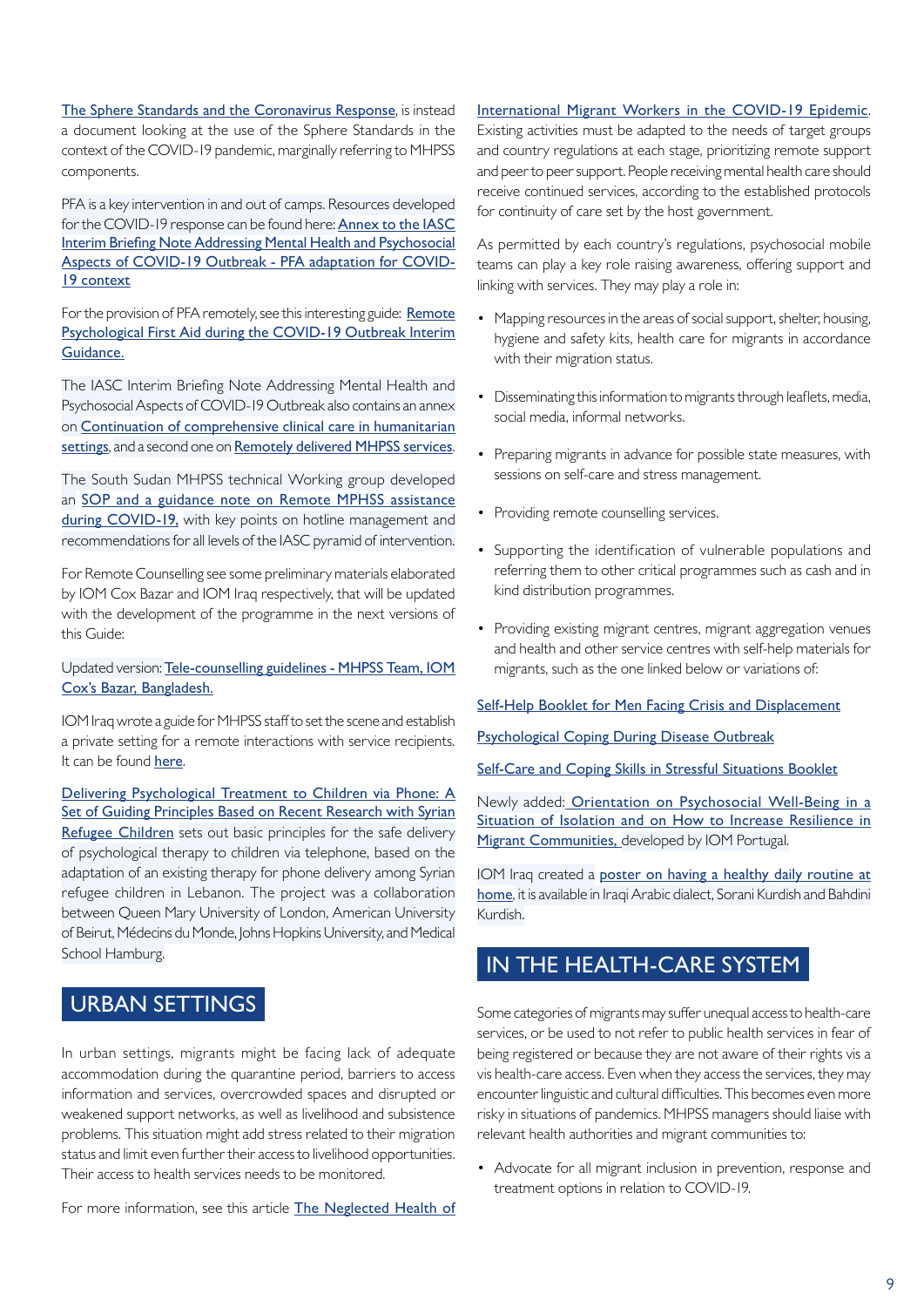- Translate important information on protocols to access COVID-19 related anamnesis, testing and treatment in the languages of migrant communities in the respective areas.
- Mainstreaming of MHPSS in primary health centres and existing support structures and training of government professionals, e.g. health workers in the response in the PFA Annex for COVID-19.
- In high migration areas, making sure that COVID-19 emergency and triage unit can rely on relevant interpretation through hotlines or community anchors.
- Translate printed materials for home care or discharge protocols distributed at hospital or COVID-19 Emergency and Triage centres in the languages of migrant groups living in the area.

Find [here](https://iomint-my.sharepoint.com/personal/ngallo_iom_int/_layouts/15/onedrive.aspx?id=%2Fpersonal%2Fngallo%5Fiom%5Fint%2FDocuments%2FCOVID%20doc%20links%2FNancy%20Baron&originalPath=aHR0cHM6Ly9pb21pbnQtbXkuc2hhcmVwb2ludC5jb20vOmY6L2cvcGVyc29uYWwvbmdhbGxvX2lvbV9pbnQvRWlvdm5GMG5xaFJIdmVQMEY1R29qR1VCQ3lyUVBQWm14MEhTQ1VLQmp1eGlfUT9ydGltZT02UWlYUTFqbjEwZw) online training sessions for helpline workers using the PFA framework developed by Dr. Nancy Baron. The materials were developed to train Egyptian psychologists and psychiatrists attending a helpline for health professionals and a helpline for patients in isolation units.

## DETENTION CENTRES

COVID-19 is increasing uncertainty about the future and safety of migrants. Inaccurate information and rumors spread fear among migrants with restricted movements, who fear the virus will spread within the detention centre and they will not be able to escape it. Containment measures most probably imply cancelling visits and increasing the risk of isolation. Detained migrants may face increased stress, anger and frustration following these measures, which might result in increased tension within centres. Public calls have been made to release detainees and avoid the spreading of the disease in confinement.

Some actions can help support the well-being of migrants in detention:

IOM Portugal is organizing online **MHPSS sensitization** [sessions](https://iomint-my.sharepoint.com/:p:/g/personal/ngallo_iom_int/Ec1eg_wX0AVJh9VO1QG_tBgBoQKipmM2AWlF1-bC9aM2ag?e=lq2U4s) for people in contact with migrants affected by COVID-19. The sessions targeted medical students, reception actors, social workers and civil society actors. These remote sensitization sessions offer practical guidance on identification and referrals to specialized care, communication, and self-care. More focused sessions are also planned for frontline migrant counsel and possibly for law enforcement and security personnel in detention centers.

- Provision of accurate information regarding measures to be taken, symptoms and available services in migrants' language to reduce stress.
- Facilitate communication with their family and friends, with phone calls or online methods when visits are cancelled, eventually by providing the relevant tools.
- Suggest social and occupational activities that can be continued without facilitation of staff.
- Provide physical space and materials that enable creative, physical activity like mind-body forms of activity or resistance based exercise, sociocultural activities initiated by detainees, as well as hygiene materials and safety and hygienic protocols. Systems should be in place to ensure access to recreational spaces maintaining physical distancing.
- Establish peer support systems and encourage self-care routines.
- Offer remote counselling.
- Training staff in the PFA Annex for COVID-19 model and basic MHPSS.

WHO Regional Office for Europe released an interim guidance targeting both people in prison and in detention. It can be found here: Preparedness, Prevention and Control of COVID-19 in Prisons and other Places of Detention.

OHCHR and WHO developed the IASC Interim Guidance on COVID-19: Focus on Persons Deprived of Their Liberty.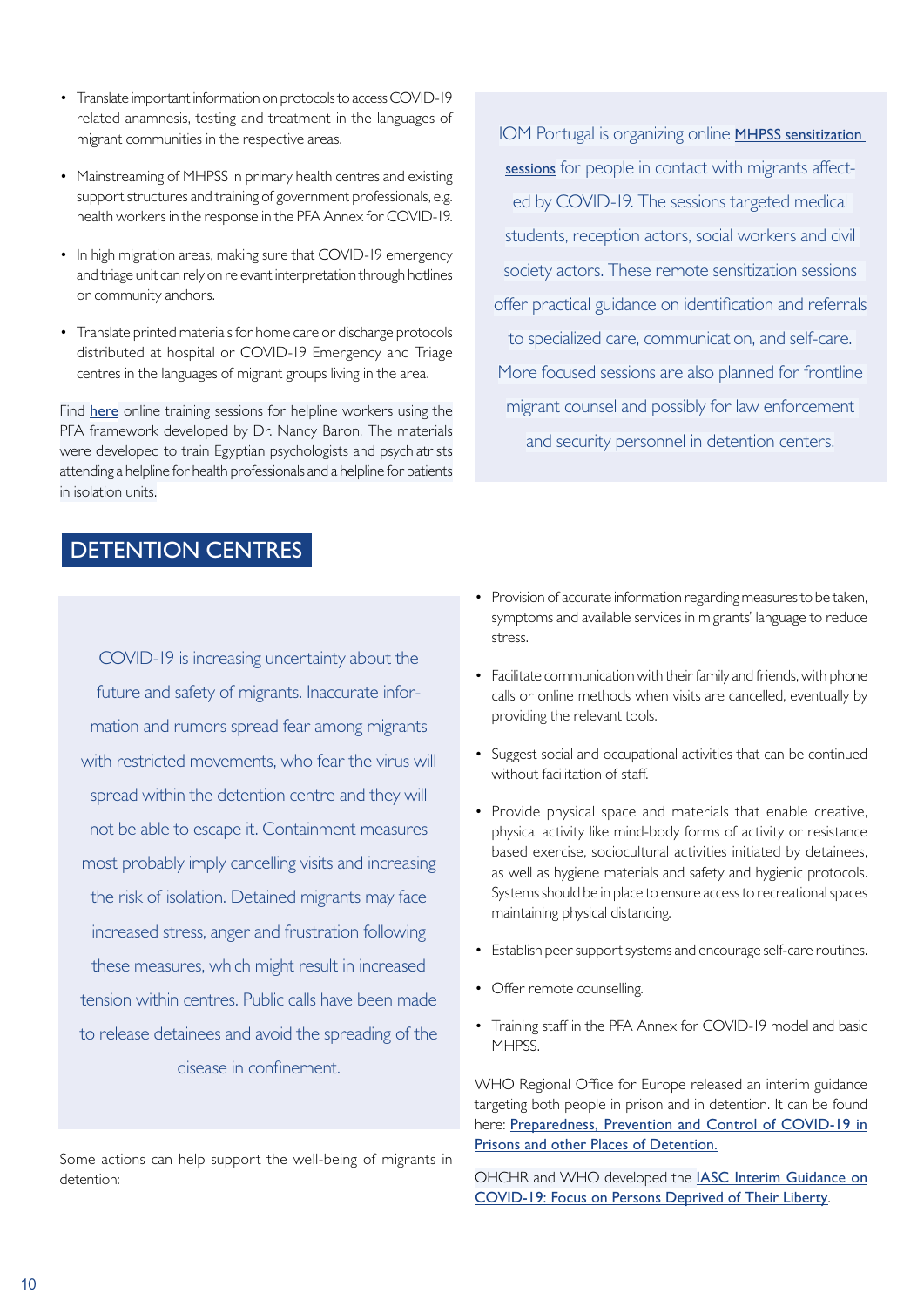## TRANSIT CENTRES

People living in transit or reception centres or shelters for migrants already experience uncertainty about their future and frequently live in overcrowded spaces separated from their support networks. COVID-19 is an added source of distress and uncertainty which comes along the suspension of most return and resettlement programmes or impossibility to continue their path. Recommended actions include:

- Provision of accurate information in migrants' language as well as culturally sensitive and appealing ways (applications, leaflets, radio messages, online workshops) to reduce stress.
- Facilitate communication with family and friends with phone calls or online methods.
- Suggest social and occupational activities that can be continued without the involvement of staff.
- Provide physical space, material, hygienic materials and safety and hygienic protocols that enable creative, physical activity, sociocultural activities initiated by residents.
- Establish peer support systems and encourage self-care routines.
- Offer remote counselling.
- Training staff and migrant leaders in the PFA Annex for COVID-19 model and basic MHPSS.
- Offer distant technical supervision for the above.

# RECOMMENDATIONS

## FOR MIGRANT WORKERS

## AND TOURISTS STRANDED IN

## **QUARANTINE**

Migrant workers and tourists stranded in quarantine due to a potential exposure or because of the closure of borders, or having to undergo quarantine after arrival at destination or back home, can face several additional stressors. IOM may be asked by some governments to extend support to these groups. IOM will probably work with this group of people for the first time and will have limited access to them. Some actions can alleviate this situation:

- Facilitate contact with embassies, consulates and services.
- Translation of information on the situation in the countries (transit and habitual residence) to help relieve stress.
- Provision of materials and information on stress management and on self-care during quarantine.

• Phone or online counselling in their own language, through mobilization of resources in their country. In this link you find a remote group support session for migrants quarantined for prevention in a migrant centre in Algeria.

### RESOURCES:

The Hong Kong Red Crescent elaborated a self help leaflet for people quarantined for SARS that can be readapted to the COVID 19 situations. Psychological Coping during Disease Outbreak - People who are being quarantined: Psychological Coping during Disease [Outbreak - People who are being quarantined](https://www.redcross.org.hk/sites/redcross/files/media/ccsd_files/MHPSS%20during%20disease%20outbreak_isolationhk_ENG_final.pdf).

In this link you find a remote group support session for migrants quarantined for prevention in a migrant centre in Algeria: Rapport [d'activité: Groupe de parole avec les migrants par Skype.](https://iomint-my.sharepoint.com/:b:/g/personal/ngallo_iom_int/EVN7XHaIskZFp9VAj3MmJ7oBZBbTkxi0MUhP6j9LanSs0g?e=deZdG3)

## FOR POPULATIONS AT HIGHER RISK

This group includes people aged 65 years and older, people living in long-term care facility, people with disabilities and people with preexisting conditions, such as hypertension, diabetes mellitus, coronary disease, etc. For these migrants, it is especially important to follow recommendations to avoid being infected. They might find added barriers to access health services and find services they were used to receive being upheld.

Elderly migrants are more likely to not speak the language of the host country, most probably need support to carry out daily activities that might be suspended or affected and suffer the negative effects of quarantine. The community can facilitate support and health and social care providers need to be oriented about this groups' vulnerabilities and difficulties in accessing health-care services. [COVID-19: How to include marginalized and vulnerable people in](https://interagencystandingcommittee.org/covid-19-how-include-marginalized-and-vulnerable-people-risk-communication-and-community-engagement) [risk communication and community engagement](https://interagencystandingcommittee.org/covid-19-how-include-marginalized-and-vulnerable-people-risk-communication-and-community-engagement) covers inclusion. The [IASC Interim Briefing Note Addressing Mental Health and](https://interagencystandingcommittee.org/iasc-reference-group-mental-health-and-psychosocial-support-emergency-settings/interim-briefing)  [Psychosocial Aspects of COVID-19 Outbreak](https://interagencystandingcommittee.org/iasc-reference-group-mental-health-and-psychosocial-support-emergency-settings/interim-briefing), elaborated by the IASC Reference Group on MHPSS in Emergency settings, contains an annex on Specific MHPSS considerations for Older adults.

The International Disability Alliance (IDA) compiled a list of the barriers that persons with disabilities face, along with some practical solutions and recommendations. [Toward a Disability-Inclusive](http://www.internationaldisabilityalliance.org/sites/default/files/ida_recommendations_for_disability-inclusive_covid19_response_final.pdf)  [COVID19 Response: 10 recommendations from the International](http://www.internationaldisabilityalliance.org/sites/default/files/ida_recommendations_for_disability-inclusive_covid19_response_final.pdf)  [Disability Alliance.](http://www.internationaldisabilityalliance.org/sites/default/files/ida_recommendations_for_disability-inclusive_covid19_response_final.pdf)

Victims of trafficking might be at enhanced risk, with more limited options to seeks help, access health services or return to their country of origin. Coordination with protection teams is necessary to support them during lock down.

People with severe mental health conditions are also at a higher risk, MHPSS services must be adapted and special considerations are essential for new clients in need of support during the pandemic.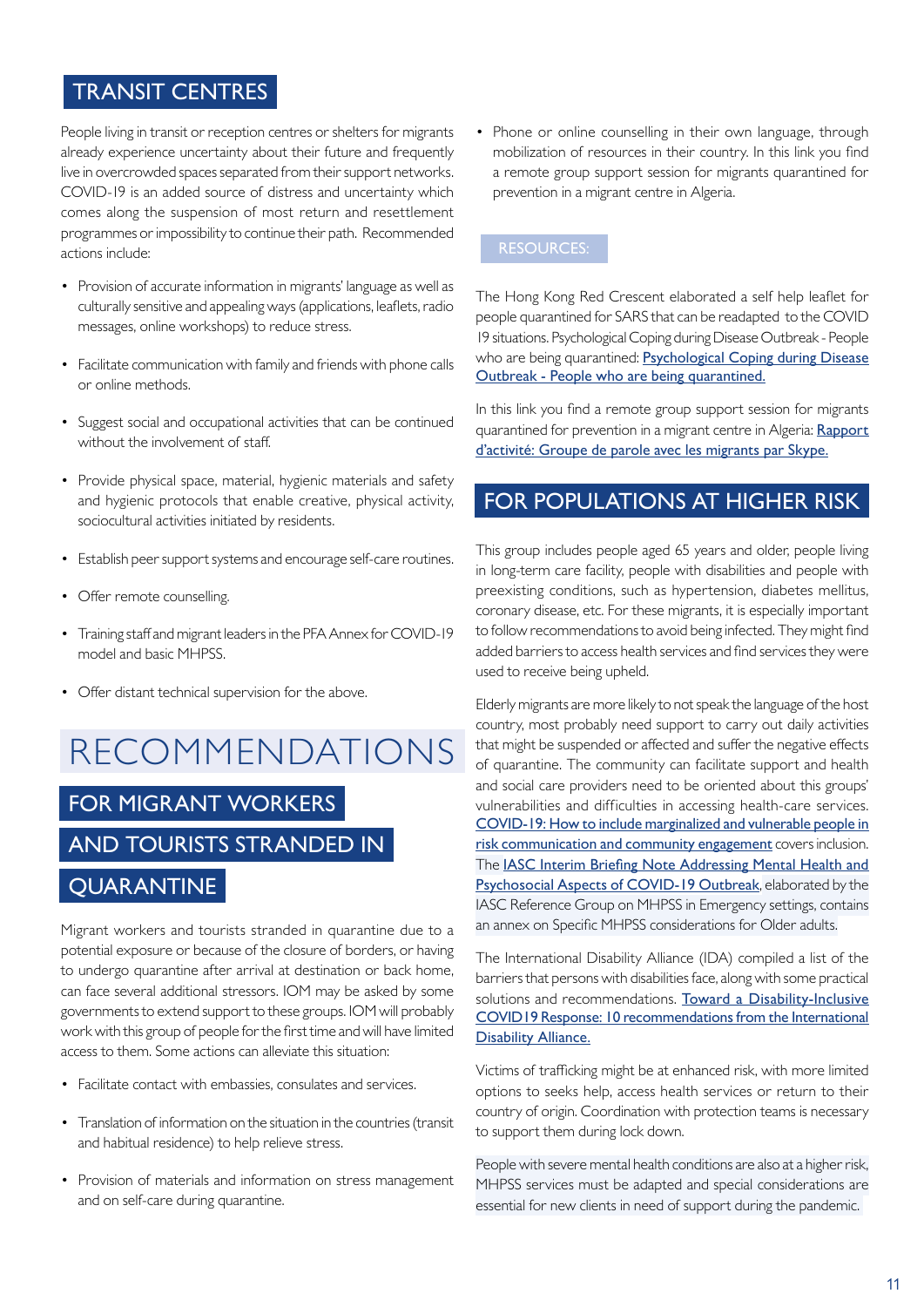[The IASC Interim Briefing Note Addressing Mental Health and](https://interagencystandingcommittee.org/iasc-reference-group-mental-health-and-psychosocial-support-emergency-settings/interim-briefing)  [Psychosocial Aspects of COVID-19 Outbreak](https://interagencystandingcommittee.org/iasc-reference-group-mental-health-and-psychosocial-support-emergency-settings/interim-briefing), contains an annex on Continuation of comprehensive clinical care in humanitarian settings, with information on considerations around high-risk service users, medication and people with mental health conditions in specific living circumstances.

Other groups in need of additional support might be identified. For instance, the [IASC Interim Briefing Note Addressing Mental Health](https://interagencystandingcommittee.org/iasc-reference-group-mental-health-and-psychosocial-support-emergency-settings/interim-briefing)  [and Psychosocial Aspects of COVID-19 Outbreak](https://interagencystandingcommittee.org/iasc-reference-group-mental-health-and-psychosocial-support-emergency-settings/interim-briefing), contains an annex on Substance use and addictive behaviours during COVID-19.

Resources on gender implications are also available:

[Gender Implications of COVID-19 Outbreaks in Development](https://www.care-international.org/files/files/Gendered_Implications_of_COVID-19_Full_Paper.pdf)  [and Humanitarian Settings](https://www.care-international.org/files/files/Gendered_Implications_of_COVID-19_Full_Paper.pdf)

[The COVID-19 Outbreak and Gender: Key Advocacy Points](https://asiapacific.unwomen.org/en/digital-library/publications/2020/03/the-covid-19-outbreak-and-gender#view)  [from Asia and the Pacific](https://asiapacific.unwomen.org/en/digital-library/publications/2020/03/the-covid-19-outbreak-and-gender#view)

[Tools & Resources for Thematic Areas](https://gbvaor.net/thematic-areas?term_node_tid_depth_1%5B121%5D=121)

Newly added: [Age, Gender and Diversity Considerations](https://data2.unhcr.org/en/documents/details/75295)

## FOR MIGRANT CHILDREN

Children must receive accurate information, with messaging adapted to their age. They will react to news and experience quarantine in different ways according to their age and context.

### RESOURCES:

Activities and messages for children:

The Interim Briefing Note Addressing Mental Health and [Psychosocial Aspects of COVID-19 Outbreak](https://interagencystandingcommittee.org/iasc-reference-group-mental-health-and-psychosocial-support-emergency-settings/interim-briefing) includes a section on messages and activities for helping children deal with stress during the covid-19 outbreak.

The factsheet [Helping children cope with stress during COVID-19](https://www.who.int/docs/default-source/coronaviruse/helping-children-cope-with-stress-print.pdf)  shows five WHO recommendations to support children.

Molly Watts, an intensive care nurse at Southampton Children's Hospital, wrote an online picture book to help children respond to their worries about the coronavirus outbreak: [Dave the Dog is](https://nursedottybooks.files.wordpress.com/2020/03/dave-the-dog-coronavirus-1-1.pdf)  [worried about coronavirus.](https://nursedottybooks.files.wordpress.com/2020/03/dave-the-dog-coronavirus-1-1.pdf)

[My Hero is You, Storybook for Children on COVID-19](https://interagencystandingcommittee.org/iasc-reference-group-mental-health-and-psychosocial-support-emergency-settings/my-hero-you) is a project developed by the IASC MHPSS RG, with the contribution of experts from the RG's members, groups of parents, caregivers, teachers and children, looking specifically at MHPSS.

Some materials were elaborated to help children understand the facts of coronavirus which can have a mitigating effect on their fears and distress, for instance:

[What can we say to children about Coronavirus \(COVID-19\)?](https://krisepsykologi.no/what-can-we-say-to-children-about-coronavirus/) Is a guide written by Atle Dyregrov and Magne Raundalen, offering advice for parents, facts about the corona virus, indications on what to say to children and information on family life during the outbreak.

Save the Children developed tips on how to talk with children about COVID-19 that can be found here: [7 Simple Tips on How to Talk](https://www.savethechildren.org/us/what-we-do/emergency-response/coronavirus-outbreak/coronavirus-outbreak-how-to-explain-children)  [to Kids About the Coronavirus.](https://www.savethechildren.org/us/what-we-do/emergency-response/coronavirus-outbreak/coronavirus-outbreak-how-to-explain-children)

Among materials elaborated for prior pandemics it may be worth to consult:

[14-day Well-being diary](https://www.redcross.org.hk/sites/redcross/files/media/ccsd_files/HKRC_14-day%20well-being%20kit_fillable%20pdf%20version_ENG_Mar2020.pdf) is an activity created by the Hong Kong Red Cross for children who have to stay in quarantine.

[I'm Just Like You! How to Talk with Children About Ebola](https://bettercarenetwork.org/sites/default/files/I%27m%20Just%20Like%20you%20-%20How%20to%20Talk%20with%20Children%20About%20Ebola.pdf) is a guide written to help children understand what Ebola is, how to stay safe and how to cope with their fears and feelings, which can be adapted to COVID-19.

Resources for caregivers and teachers:

[Parenting in the Time of COVID-19](https://www.who.int/emergencies/diseases/novel-coronavirus-2019/advice-for-public/healthy-parenting) is a series of six one-page tips for parents, which cover planning one-on-one time, staying positive, creating a daily routine, avoiding bad behaviour, managing stress, and talking about COVID-19.

UNICEF offers 8 practical tips to help comfort and protect children in [How to talk to your child about coronavirus disease 2019](https://www.unicef.org/coronavirus/how-talk-your-child-about-coronavirus-covid-19)  [\(COVID-19\).](https://www.unicef.org/coronavirus/how-talk-your-child-about-coronavirus-covid-19)

UNICEF also shared **How teachers can talk to children about** [coronavirus disease \(COVID-19\)](https://www.unicef.org/coronavirus/how-teachers-can-talk-children-about-coronavirus-disease-covid-19), with tips for having age appropriate discussions to reassure and protect children.

IFRC, UNICEF, and WHO created the document Key messages [and actions for coronavirus disease \(COVID-19\) prevention and](https://www.unicef.org/reports/key-messages-and-actions-coronavirus-disease-covid-19-prevention-and-control-schools)  [control in schools](https://www.unicef.org/reports/key-messages-and-actions-coronavirus-disease-covid-19-prevention-and-control-schools), with facts about COVID-19 and information for school staff, caregivers and community members.

The CDC created messages for parents, school staff, and others working with children, which encompasses general principles and facts to discuss with children, it can be found here: Talking with [children about Coronavirus Disease 2019: Messages for parents,](https://www.cdc.gov/coronavirus/2019-ncov/daily-life-coping/talking-with-children.html?CDC_AA_refVal=https%3A%2F%2Fwww.cdc.gov%2Fcoronavirus%2F2019-ncov%2Fcommunity%2Fschools-childcare%2Ftalking-with-children.html)  [school staff, and others working with children.](https://www.cdc.gov/coronavirus/2019-ncov/daily-life-coping/talking-with-children.html?CDC_AA_refVal=https%3A%2F%2Fwww.cdc.gov%2Fcoronavirus%2F2019-ncov%2Fcommunity%2Fschools-childcare%2Ftalking-with-children.html)

Supporting children's wellbeing and learning during school [closures](https://www.mhinnovation.net/resources/supporting-childrens-wellbeing-and-learning-during-school-closures) was developed by the MHPSS Collaborative for Children and Families and Save the Children. It consists of messages and tips focusing on supporting parents and caregivers in order to improve both wellbeing and learning outcomes for children.

Teenagers:

[How teenagers can protect their mental health during coronavirus](https://www.unicef.org/coronavirus/how-teenagers-can-protect-their-mental-health-during-coronavirus-covid-19)  [\(COVID-19\)](https://www.unicef.org/coronavirus/how-teenagers-can-protect-their-mental-health-during-coronavirus-covid-19), available at UNICEF's website, provides six strategies for teens.

These tools are copyright free and can be translated in all languages. To avoid duplications, coordinate the plans of translation with the Global MHPSS Section.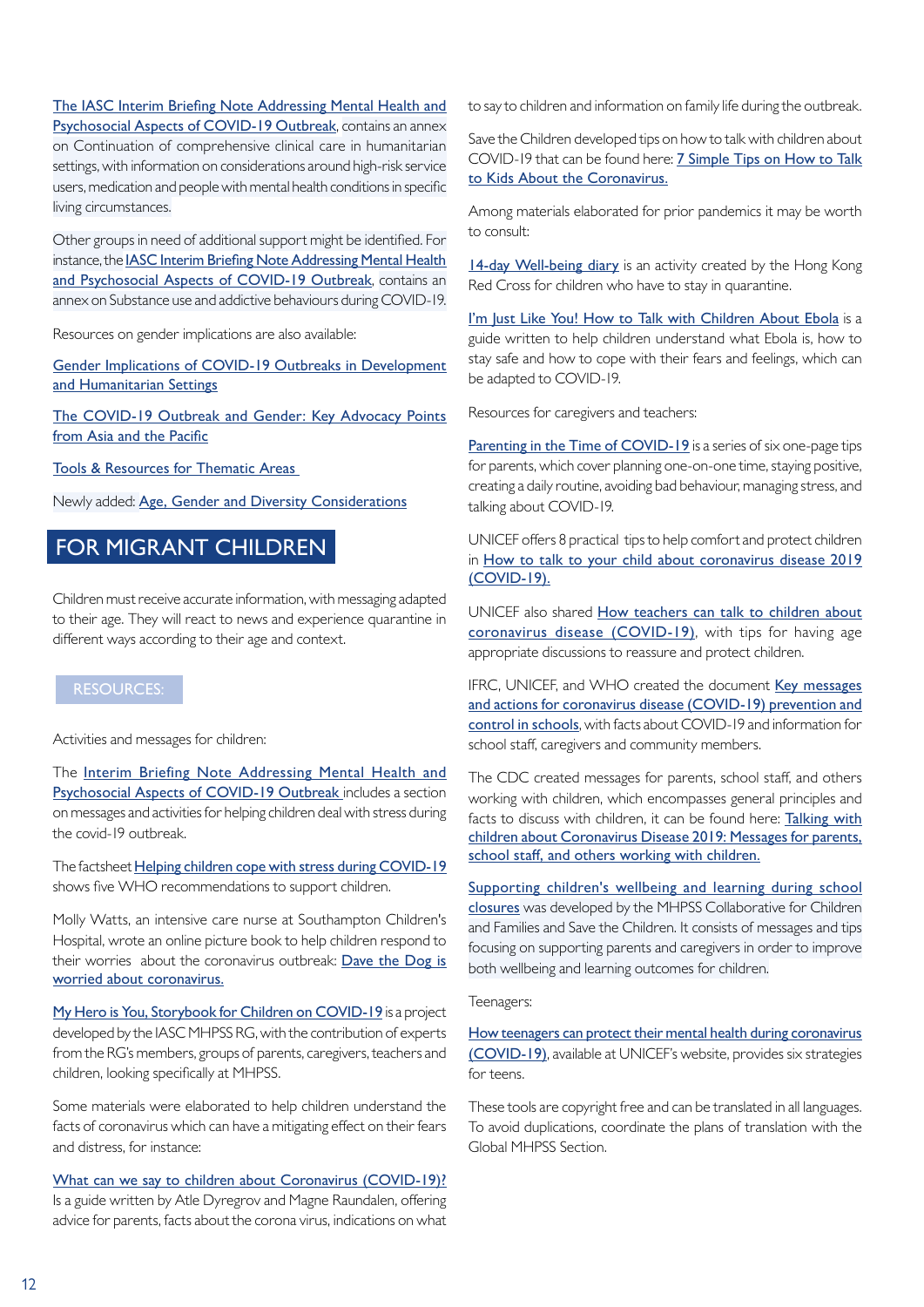## BURIAL RITUALS

In many countries affected by the epidemic, burial rituals are not allowed and the disposal of corpses might imply cremation. This can cause distress in families and be against religious practices of many migrant communities.

To limit the distress this can cause to families and friends, MHPSS managers can establish a system of virtual consultations with religious leaders from the communities of origin of the migrants to find the appropriate language, and remote/different ritual forms that could give closure within established symbolic mechanisms.

This has been done by IOM in situation of natural disasters where all corpses could not be found. When burial teams exist in camps, they can receive orientations on psychosocial aspects of the COVID-19 and be supported to access to psychosocial support and prevent stigmatization. Find relevant guidance in the Manual on [CB MHPSS in Emergencies and Displacement](https://www.iom.int/mhpsed/) in Chapter 7: Rituals and Celebrations.

Since not having access to just burial rituals and traditions can create a stressful toll on communities, in Somalia IOM MHPSS teams are engaging religious leaders in the development of national guidelines for the disposal of corpses.

## MHPSS PROGRAMMING AND STAFF CARE

IOM is taking protective measures for staff, which in most cases impact work routines. This can lead to moving to teleworking modalities, increased workloads, increased exposure to COVID-19 for frontliners, cancellation of Rest and Recuperation (R&R) or annual leave as well as temporary limitations to the ability to work. Many CoMs are asking MHPSS managers to take the lead in the organization of staff care. It is important to note that MHPSS programmes and staff care need to be separated, for a series of reasons:

- a) Ethical standards that are inherent to help professions on the differentiation between therapeutic, work and friendly relationships.
- b) Workload: you and your team are asked to readjust programmes and procedures and to respond to increasing demands with additional limitations. Adding new tasks may be overwhelming.
- c) Profile: not all IOM MHPSS experts are counsellors or counselling psychologists, and typically they have worked more on the management side of things for years. They may not be best positioned to provide counselling or establish staff care systems.
- d) Sustainability. Most IOM MHPSS resources are generated by projects, while staff care is a corporate responsibility. Projects have their own deadlines, intended beneficiaries to serve and time limits. Staff care needs to be a dedicated and limitless process which should be offered to MHPSS teams as well.

e) Donor permission. This can't be on the top of your other duties (see b). A shift in functions will have to be sought from donors for projectized positions. Missions in donor capitals can guide you. Seek their views on reprogramming of funds.

This being said, in exceptional circumstances MHPSS managers may step in given that:

- a) The task is resolved,
- b) Is evaluated to be possible,
- c) Is a professional match,
- d) There is a clear timeframe and an exit strategy, so it is clear this is done for a very specific time and there is an envisaged hand over and,
- e) Is sought by higher management.

In all other cases, and as a first line response, direct the CoM to the Staff Wellfare Unit at headquarters or in RO Cairo. There are more indirect ways in which MHPSS programmes can help staff care. These include informing the staff members about the available staff welfare services, sharing messages created by the staff welfare's office, identifying rather quickly experts (emergency psychologists and others) in various languages both globally and through regional and national networks for support.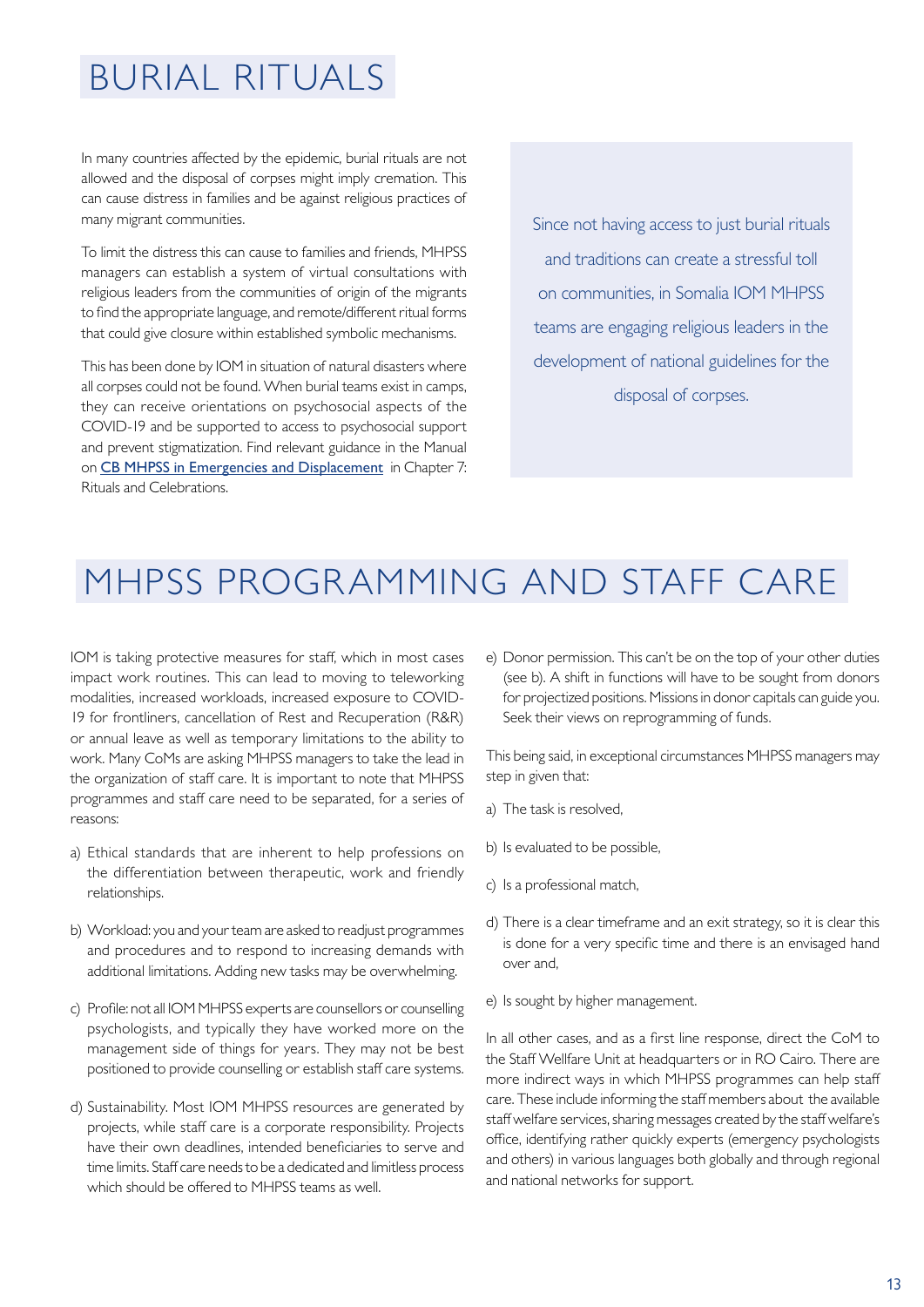## ANNEXES **ANNEX I: STAFF CARE AND TIPS**

In general, and for your own and team well-being, follow the following recommendations from the staff counselling unit. Here you can find IOM Key messages to deal with the situation:

#### [Message 1 - Managing in the current health situation](https://iomint-my.sharepoint.com/:b:/g/personal/ngallo_iom_int/EQTDrDVbcDFChPYOGUgA5WcBA6L3Ev2utfAoIv8NW_bz1A?e=112PxS)

[Message 2 - Understanding our reactions to the current health](https://iomint-my.sharepoint.com/:b:/g/personal/ngallo_iom_int/EQ98qp6gMrdFjDj_gtehHMUBPKeLKMgO-yr22Fh8yk5gBQ?e=GBfszx)  [situation](https://iomint-my.sharepoint.com/:b:/g/personal/ngallo_iom_int/EQ98qp6gMrdFjDj_gtehHMUBPKeLKMgO-yr22Fh8yk5gBQ?e=GBfszx)

[Message 3 – The impact of isolation](https://iomint-my.sharepoint.com/:b:/g/personal/ngallo_iom_int/Ea0kgvTvVQdKjiUVivQwi4QB2-5SbvUjf22lYXWiGG8gWg?e=aOHgvD)

[Message 4 - Managing during COVID 19](https://www.iom.int/managing-through-covid-19)

Other resources:

### [Mental Health and Psychosocial Support for Staff, Volunteers and](https://pscentre.org/wp-content/uploads/2020/02/MHPSS-in-nCoV-2020_ENG-1.pdf)  [Communities in an Outbreak of Novel Coronavirus](https://pscentre.org/wp-content/uploads/2020/02/MHPSS-in-nCoV-2020_ENG-1.pdf)

Please take into consideration the following aspects:

### 1. Awareness

Make sure you follow all of the safe hygiene precautions as advised by OHU and WHO and only pay attention to information from reliable sources. Ration how often you look for updates unless it is necessary, including social media. IOM staff must follow regular global, regional and national recommendations to be aware of the risks and measures to be followed. Additional information on the psychosocial implications of the virus can be found in this presentation on preparedness for UN personnel:

### [Dimensions & Implications of the Coronavirus disease](https://iomint-my.sharepoint.com/:p:/g/personal/ngallo_iom_int/EYImBQnPpdZErHr16YqFk-sBT2cZW-zPue8lDyD66v4fXg?e=PPN70j)  [2019 \(COVID-19\): Preparedness for UN personnel](https://iomint-my.sharepoint.com/:p:/g/personal/ngallo_iom_int/EYImBQnPpdZErHr16YqFk-sBT2cZW-zPue8lDyD66v4fXg?e=PPN70j)

Further advice and technical guidelines on COVID-19 can be found on the [WHO website](https://www.who.int/emergencies/diseases/novel-coronavirus-2019).

### [COVID-19: fighting panic with information](https://www.thelancet.com/journals/lancet/article/PIIS0140-6736(20)30379-2/fulltext)

### 2. Working from home

Create a routine and make sure that you create a separation between work and home-life, both in terms of time and where you work. Plan your work with your supervisor and colleagues and plan your daily tasks to stay focused. Avoid feelings of isolation by having regular meetings with your colleagues and make sure you take breaks. You can find further information in the following documents:

### [The 3 Cs for effective telecommuting](https://iomint-my.sharepoint.com/:b:/g/personal/ngallo_iom_int/EWIB3wqCvJZNnsc5BSCBfrIB6YG_y4saKEaT2uEDlwnung?e=dKgvcH)

### [Working from Home and Staying Healthy and Motivated](https://ficsa.org/)

### 3. Self-care

Even if you are MHPSS staff, you might feel overwhelmed

focusing, irritability or other emotional responses that might change from day to day. It is important to maintain your own coping strategies as well as adopting new ones to deal with physical distancing. Take breaks when you feel you need them and plan your time to keep a good work-life balance, scheduling activities in the evenings or weekends. You can use your phone or laptop to keep in touch with friends, have virtual meals, gatherings or parties. You can take classes online to learn new skills, do cultural activities or follow yoga and exercise videos to stay physically active. Think of ways in which you can support your colleagues, family, friends and community. Exercises like writing a diary can help to manage your worries. If you have mental health concerns, e.g. anxiety, then please contact your own professionals or Staff Welfare (swo@iom.int). For more information:

[Here](https://www.who.int/news-room/q-a-detail/be-active-during-covid-19) and [here](https://www.who.int/news-room/fact-sheets/detail/physical-activity) you can find relevant information on physical activity developed by WHO and [Global Recommendations](https://www.who.int/publications-detail/global-recommendations-on-physical-activity-for-health) [on](https://www.who.int/publications-detail/global-recommendations-on-physical-activity-for-health) Physical Activity for Health.

As well as resources from IFRC on [Managing stress in the](https://www.ifrc.org/Global/Publications/Health/managing-stress-en.pdf) [field](https://www.ifrc.org/Global/Publications/Health/managing-stress-en.pdf), and the UN's HR portal on [Self-Care and Resilience](https://hr.un.org/page/self-care-and-resilience).

This article from New York Times provides some practical examples and links: [The Scientific 7-Minute Workout](https://well.blogs.nytimes.com/2013/05/09/the-scientific-7-minute-workout/) and [headspace](https://www.headspace.com/) provides online mediation[.](https://www.headspace.com/)

### 4. Health staff

Health staff face a higher risk of infection, increased work pressure, daily contact with affected people, death of patients and communicating it to family members, and possible stigma and discrimination. Health staff must be aware of the risk of suffering compassion fatigue or burnout.

[Basic Psychological Support during Covid19-Guidance note](https://iomint-my.sharepoint.com/:w:/g/personal/ngallo_iom_int/EabCWZS7GmZFh8wkTDw0NM4BCGGRGdIwFCaNANk_jPjeHA?e=aLfTkQ) [for ICRC Staff Health](https://iomint-my.sharepoint.com/:w:/g/personal/ngallo_iom_int/EabCWZS7GmZFh8wkTDw0NM4BCGGRGdIwFCaNANk_jPjeHA?e=aLfTkQ)

[Psychological Coping during Disease Outbreak Healthcare](https://www.redcross.org.hk/sites/redcross/files/media/ccsd_files/MHPSS%20during%20disease%20outbreak_provider_ENG_final.pdf) [professionals and first responders](https://www.redcross.org.hk/sites/redcross/files/media/ccsd_files/MHPSS%20during%20disease%20outbreak_provider_ENG_final.pdf)

[Coronavirus Disease \(COVID-19\) Outbreak: Rights, Roles](https://www.who.int/docs/default-source/coronaviruse/who-rights-roles-respon-hw-covid-19.pdf?sfvrsn=bcabd401_0) [and Responsibilities of Health Workers, Including Key](https://www.who.int/docs/default-source/coronaviruse/who-rights-roles-respon-hw-covid-19.pdf?sfvrsn=bcabd401_0) [Considerations for Occupational Safety and Health](https://www.who.int/docs/default-source/coronaviruse/who-rights-roles-respon-hw-covid-19.pdf?sfvrsn=bcabd401_0)

[The Psychological Impact of the SARS Epidemic on Hospital](https://www.ncbi.nlm.nih.gov/pmc/articles/PMC3780353/) [Employees in China: Exposure, Risk Perception, and Altruistic](https://www.ncbi.nlm.nih.gov/pmc/articles/PMC3780353/) [Acceptance of Risk](https://www.ncbi.nlm.nih.gov/pmc/articles/PMC3780353/)

[The mental health of medical workers in Wuhan, China dealing](https://www.thelancet.com/journals/lanpsy/article/PIIS2215-0366(20)30047-X/fulltext) [with the 2019 novel coronavirus](https://www.thelancet.com/journals/lanpsy/article/PIIS2215-0366(20)30047-X/fulltext)